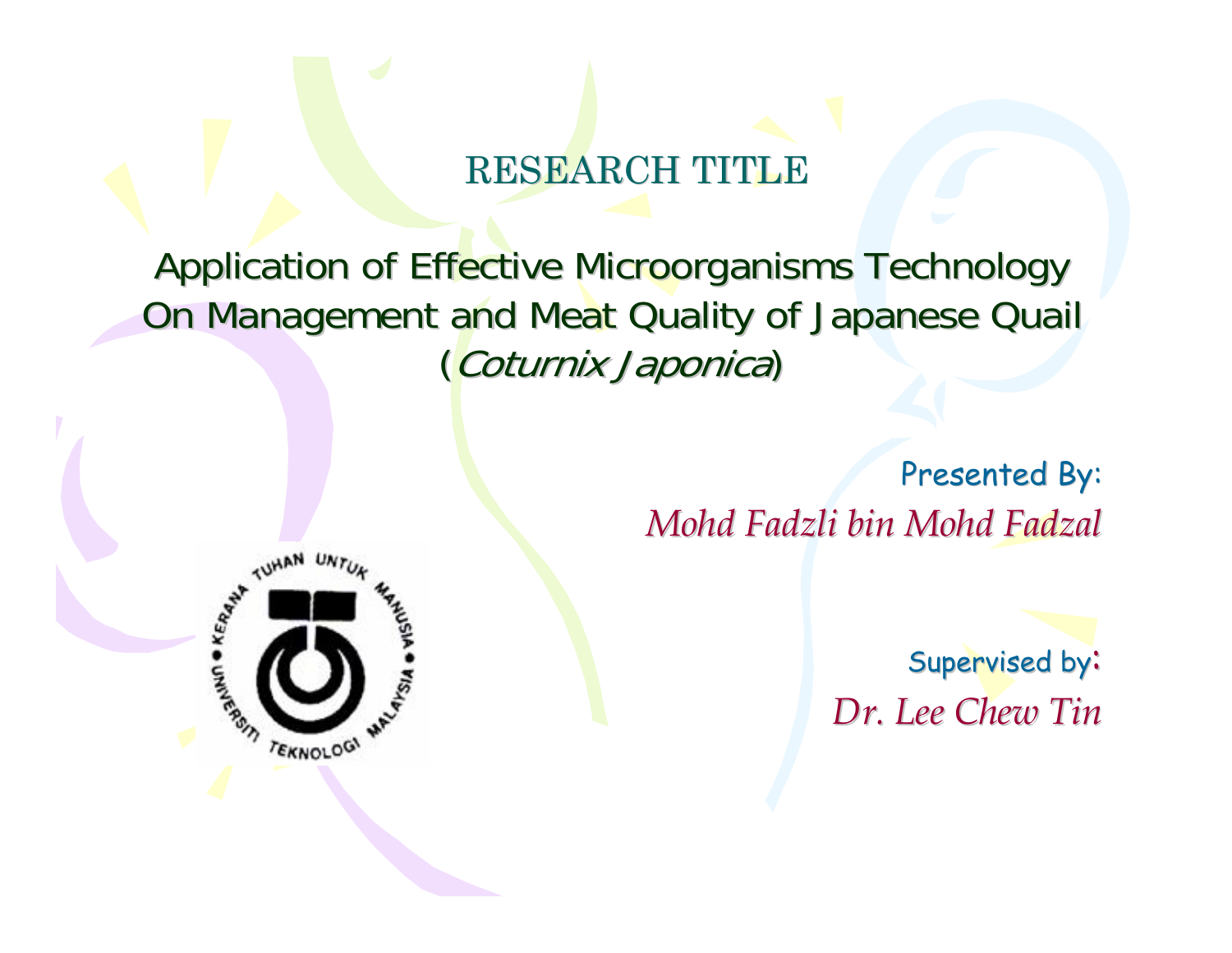# Research Background

- Malaysia from developing country to advanced country
- Animal husbandry and crops production
- $\bullet$ Many researches was conducted to improve these sector
- For example
	- Im proved chemical e.g:- fertilizer, bran
	- New genetic for plant @ poultry (DNA recombinant)
	- **Effective Microor g anisms**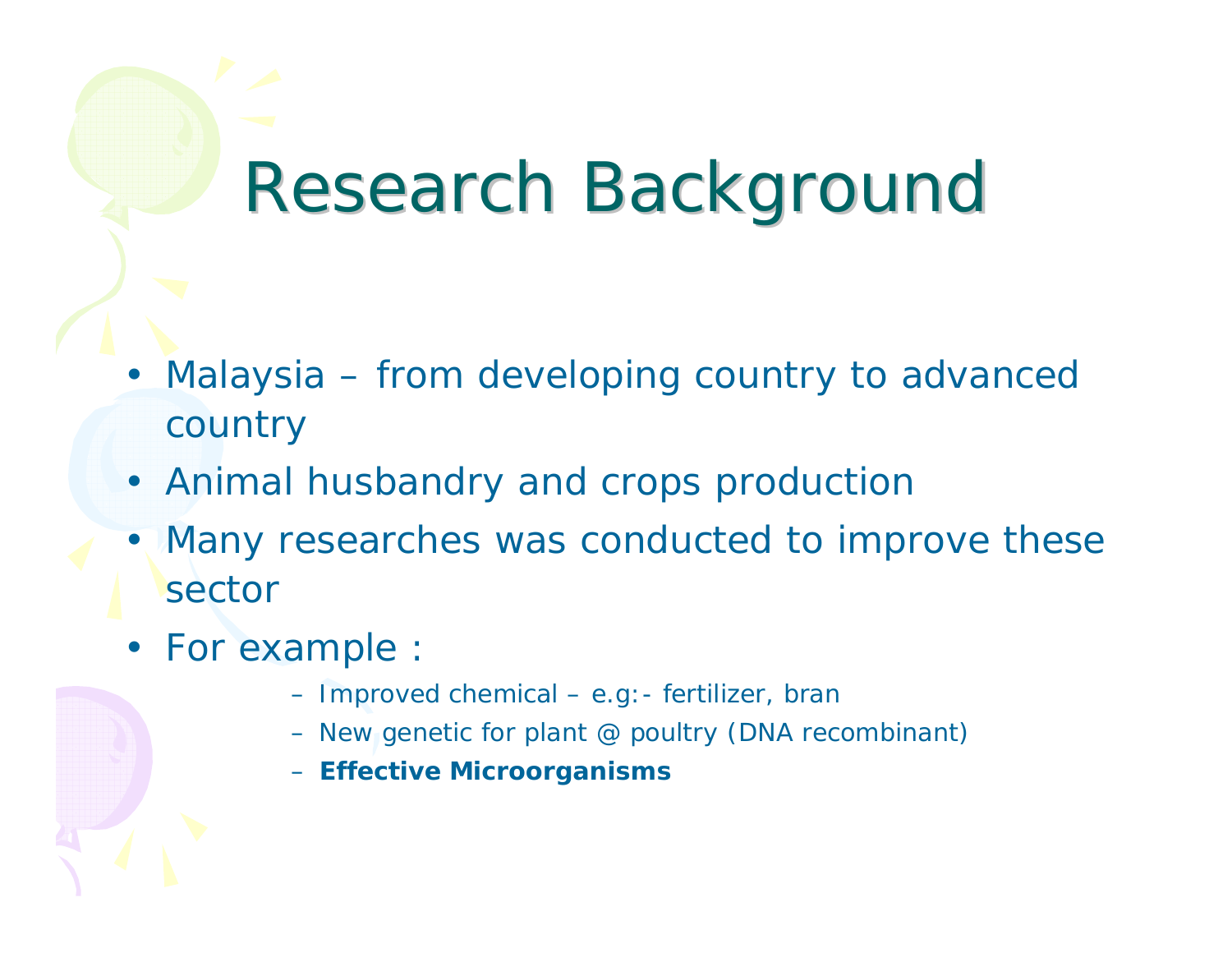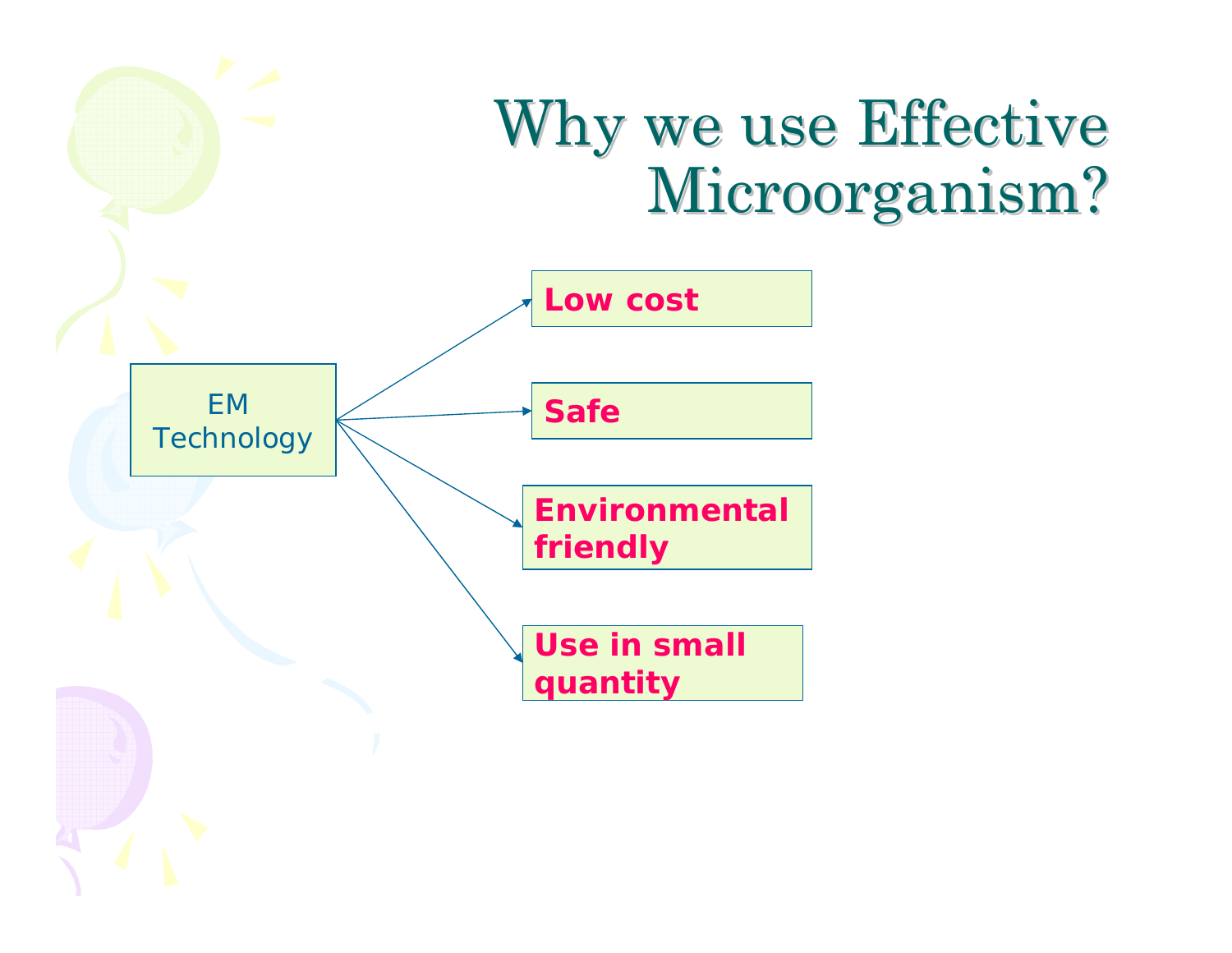# Problem Statement

- Previous research and investigation are limited
- More focus on plant and other poultry
- •Many of them use chemicals
- The main problem
	- **How to increase the quality without affect to environment?**
	- **How to give the best option to the public and at the same time, gain a good profit to the breeder?**

### <u>So, we use zw as an alternative</u> opüon for this problem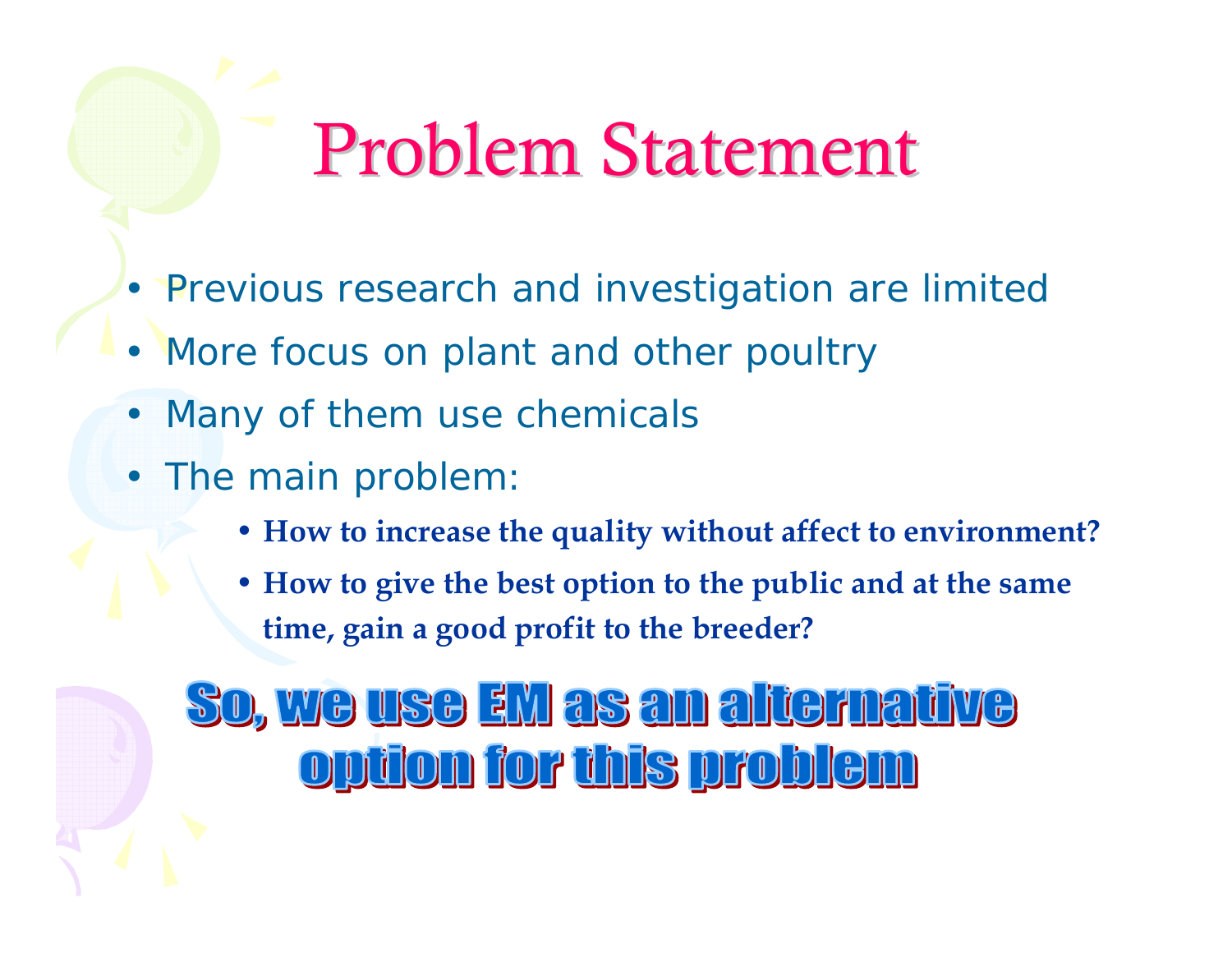# **Objective**

To investigate the management and meat quality of the Japanese Quail (Coturnix Japonica) following the application of Effective Microorganisms technology. Effective Microorganisms technology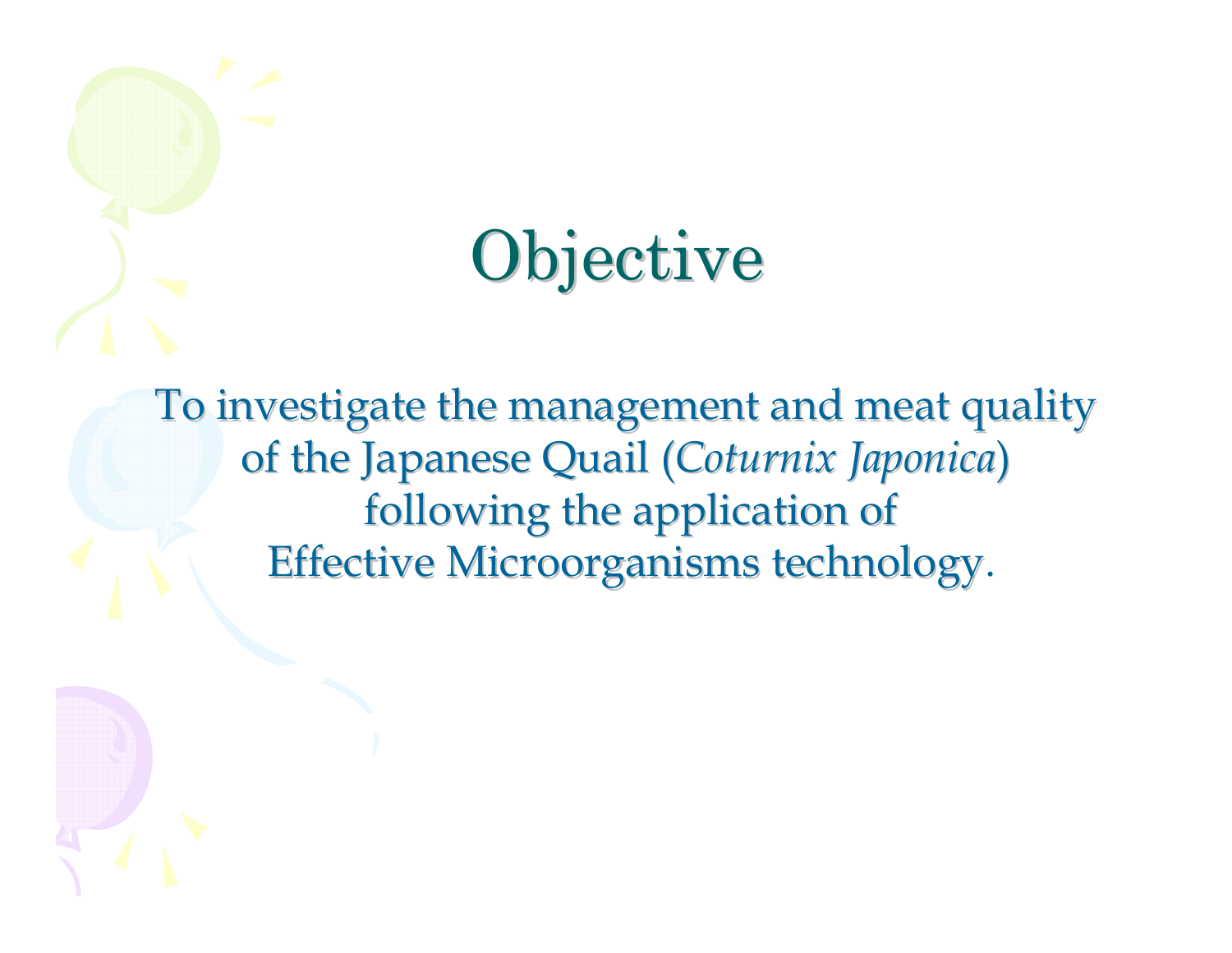Scope

**To monitor** and **analyze** the mortality rate and average weight of Japanese quail

**To study** the nutrient content of Japanese Quail using proximate analysis

**To compare** the meat quality of Japanese Quail with and without the application of Effective Microorganisms.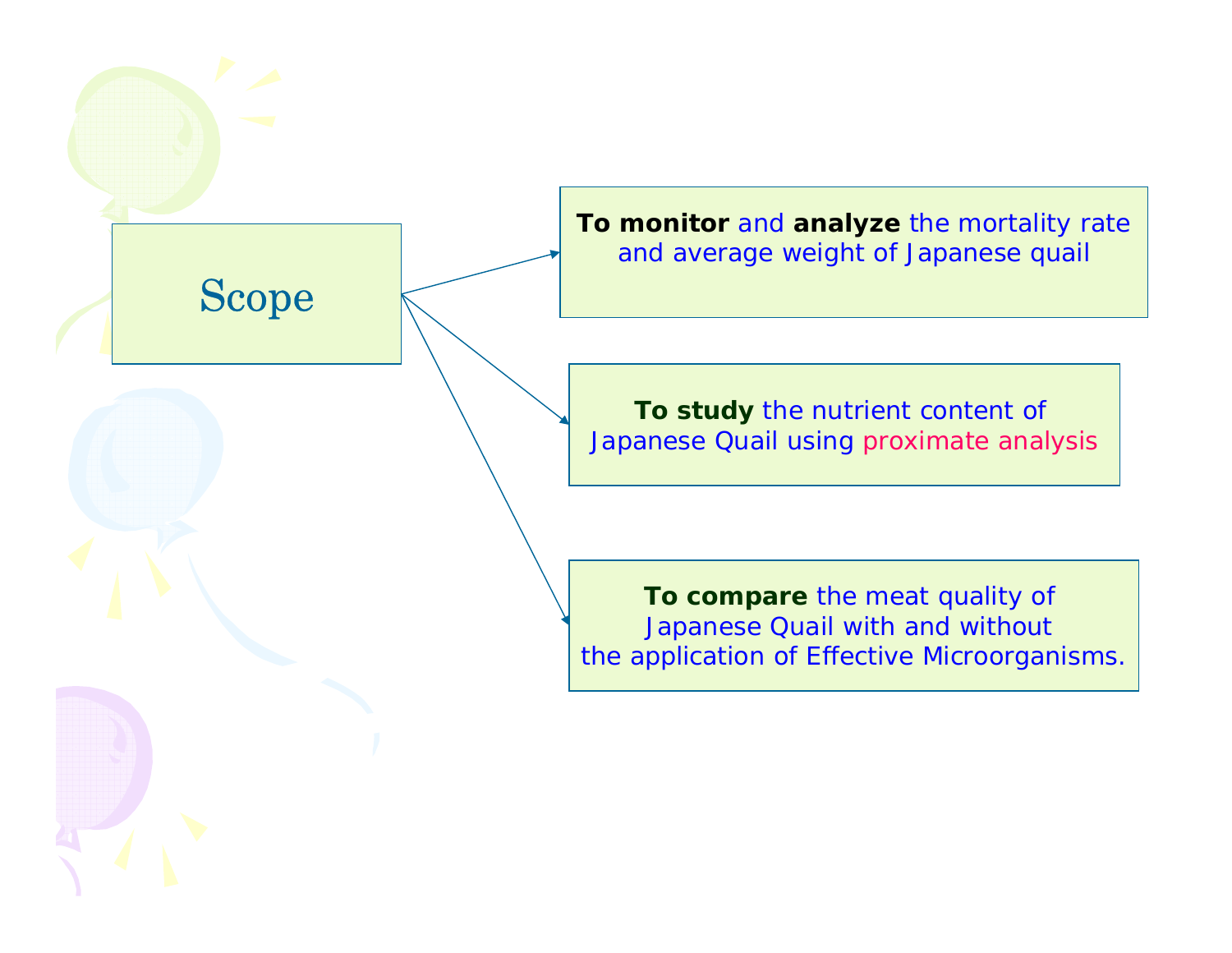### **SCOPE 1 SCOPE 1**: **To monitor** and **analyze** the mortality rate and average weight of Japanese quail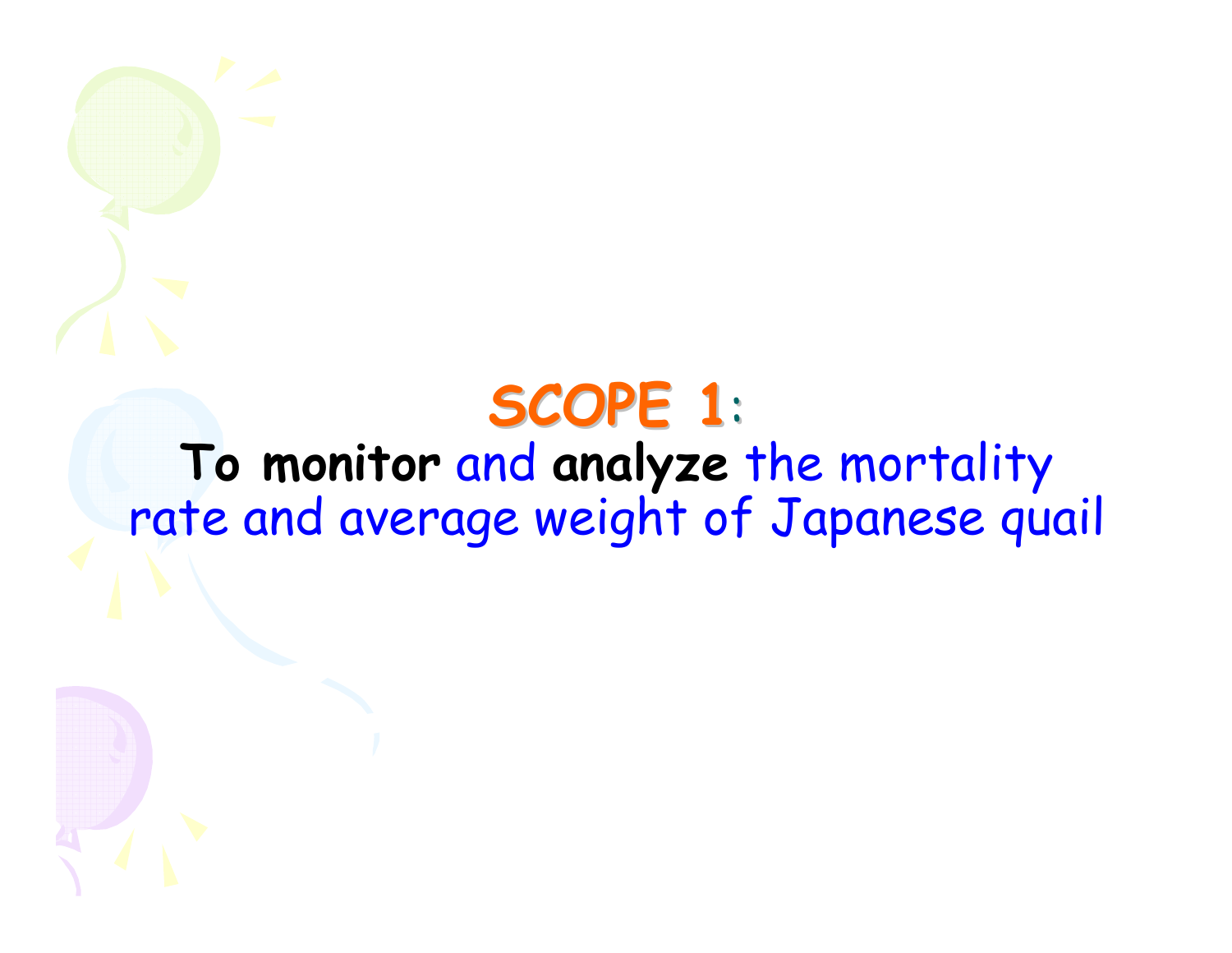#### Management for Japanese quail

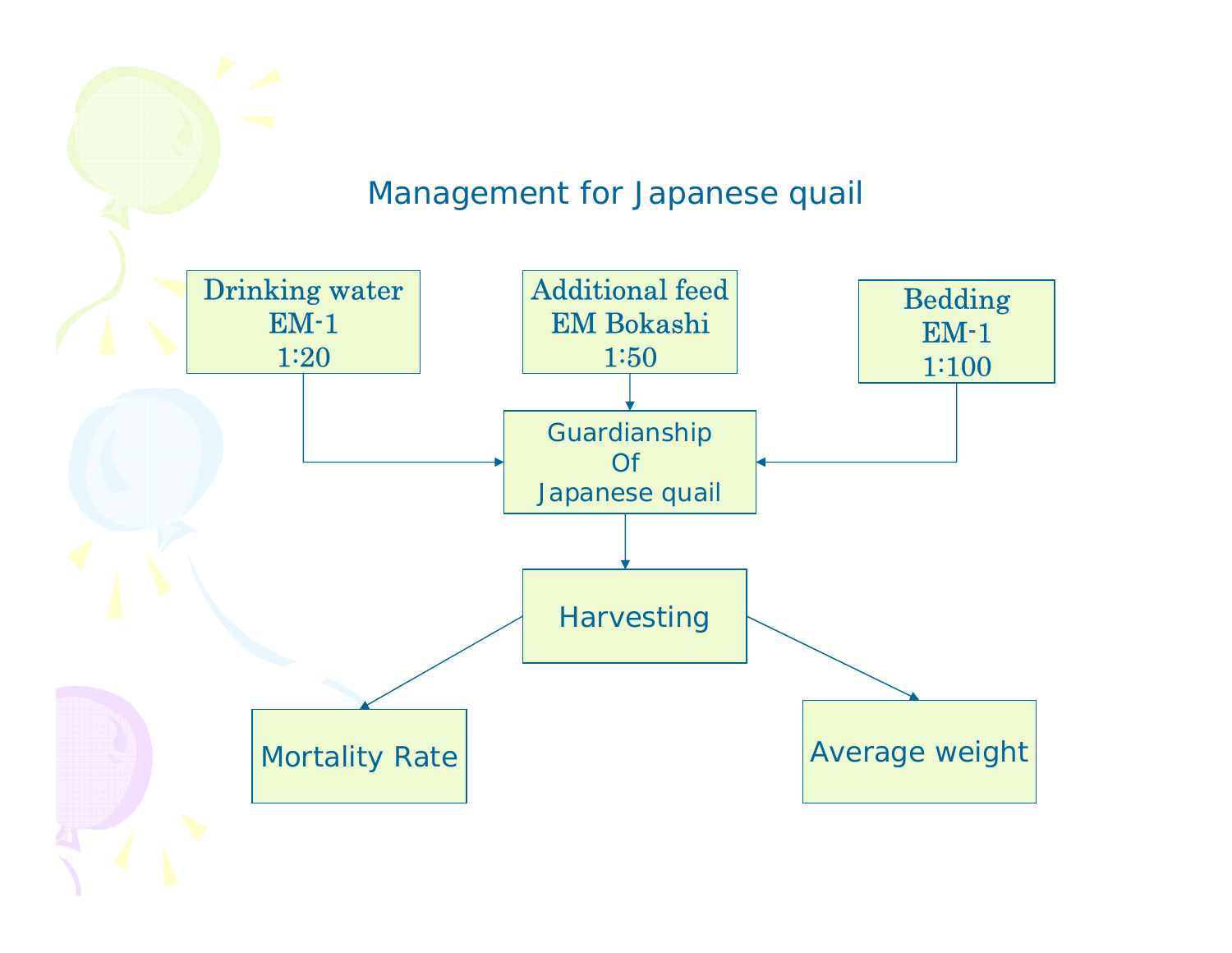

#### Mortality Rate



**Comparison of mortality rate for 4500 birds of Japanese Quail (with & without EM) per cycle or intake**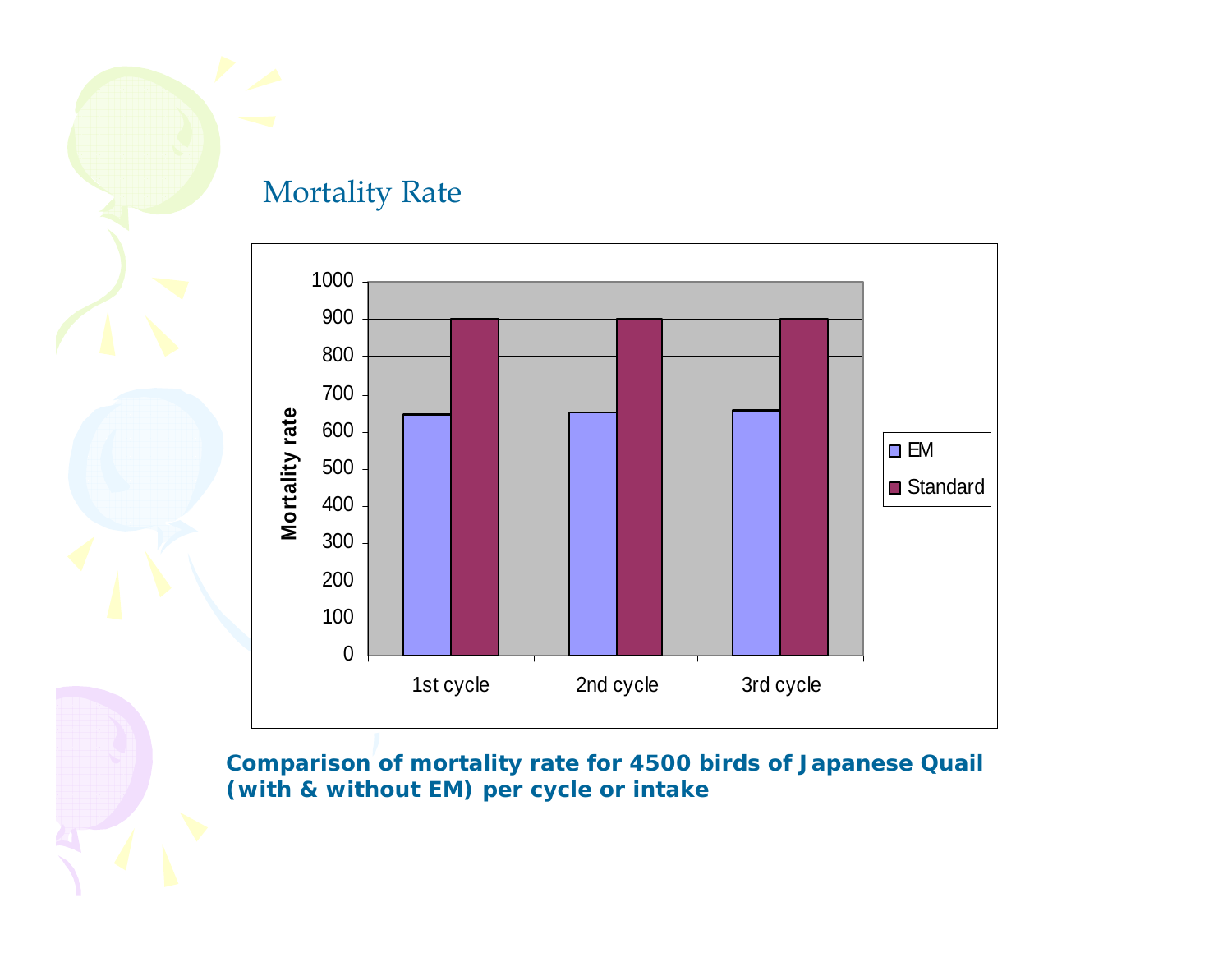

#### Average weight



**Comparison for the average weight of 4500 birds of Japanese quail per cycle/intake, with and without EM-applied**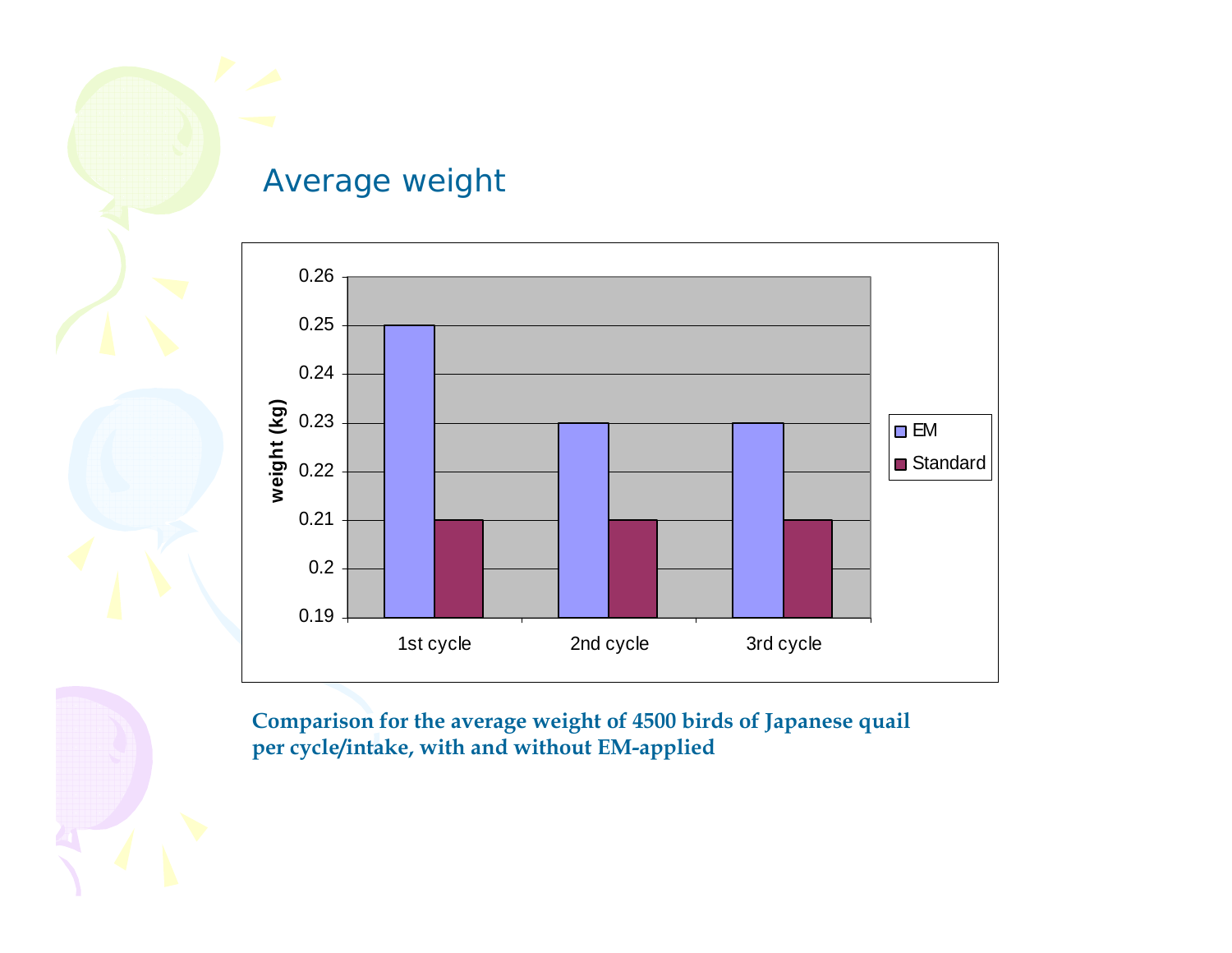### **SCOPE 2**:

### **To study** the nutrient content of Japanese Quail using proximate analysis

### **SCOPE 3**:

### **To compare** the meat quality of Japanese Quail with and without the application of Effective Microorganisms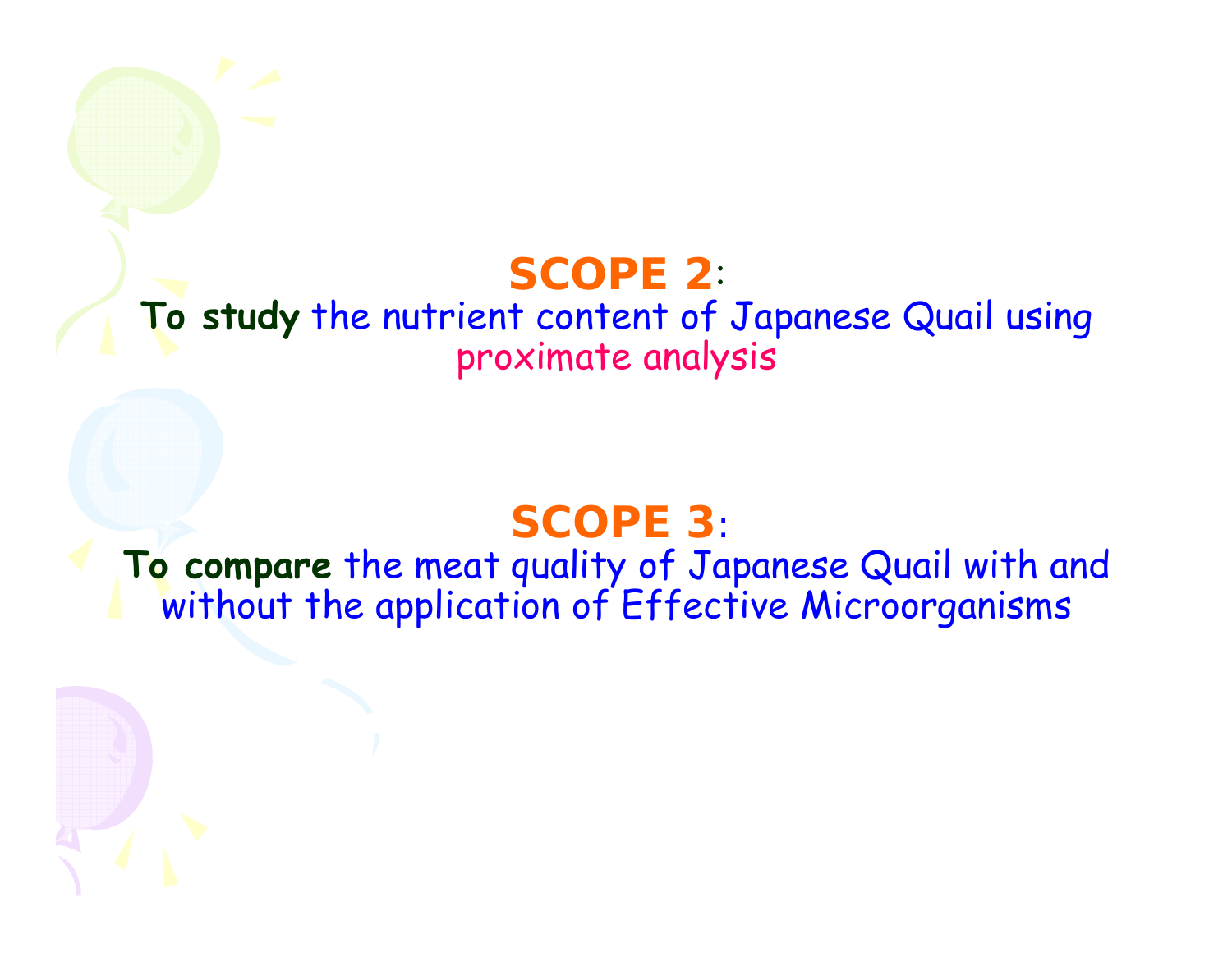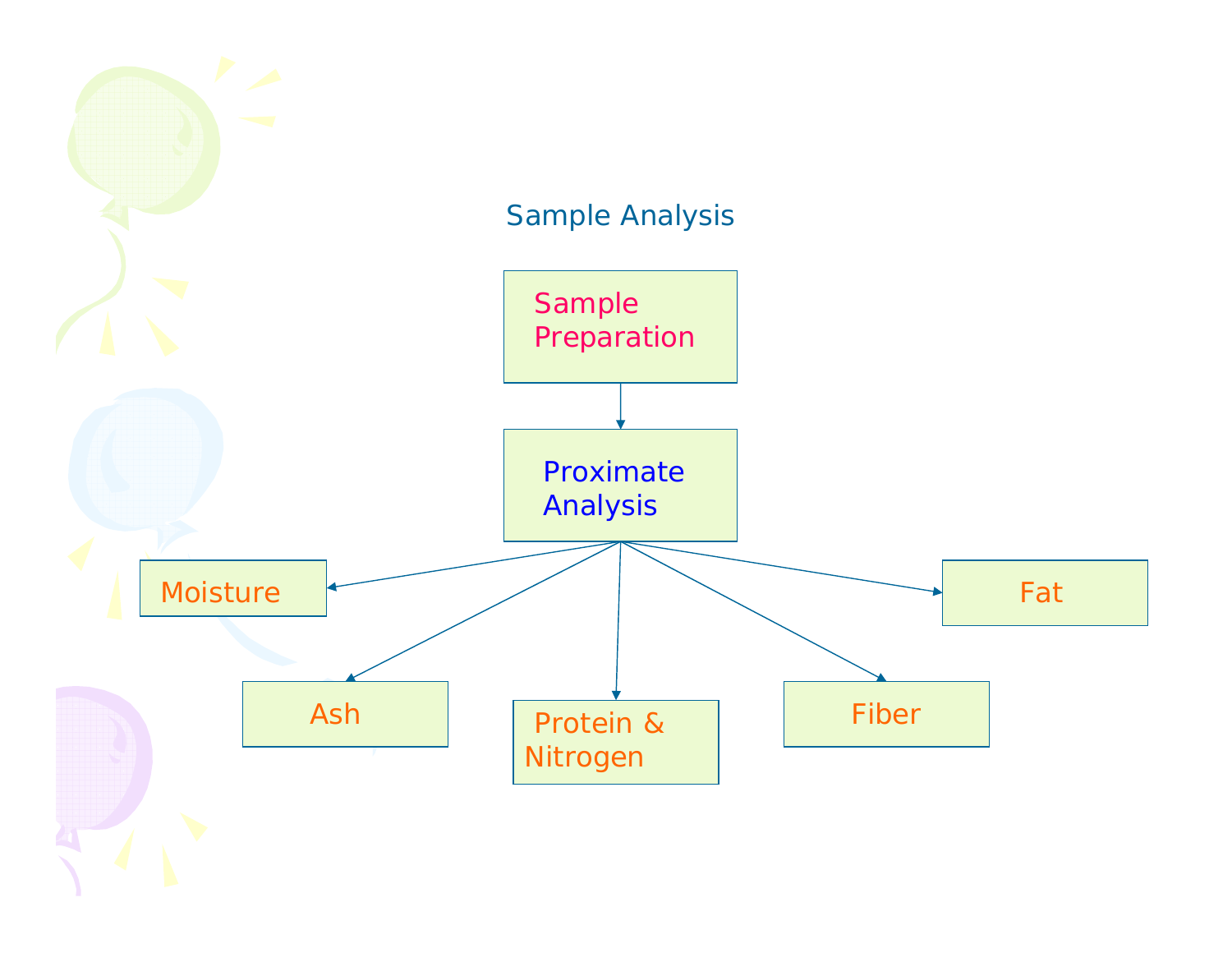#### Nutrient content



**Comparison of nutrient content for 4500 birds Japanese quail per cycle (with and without EM)**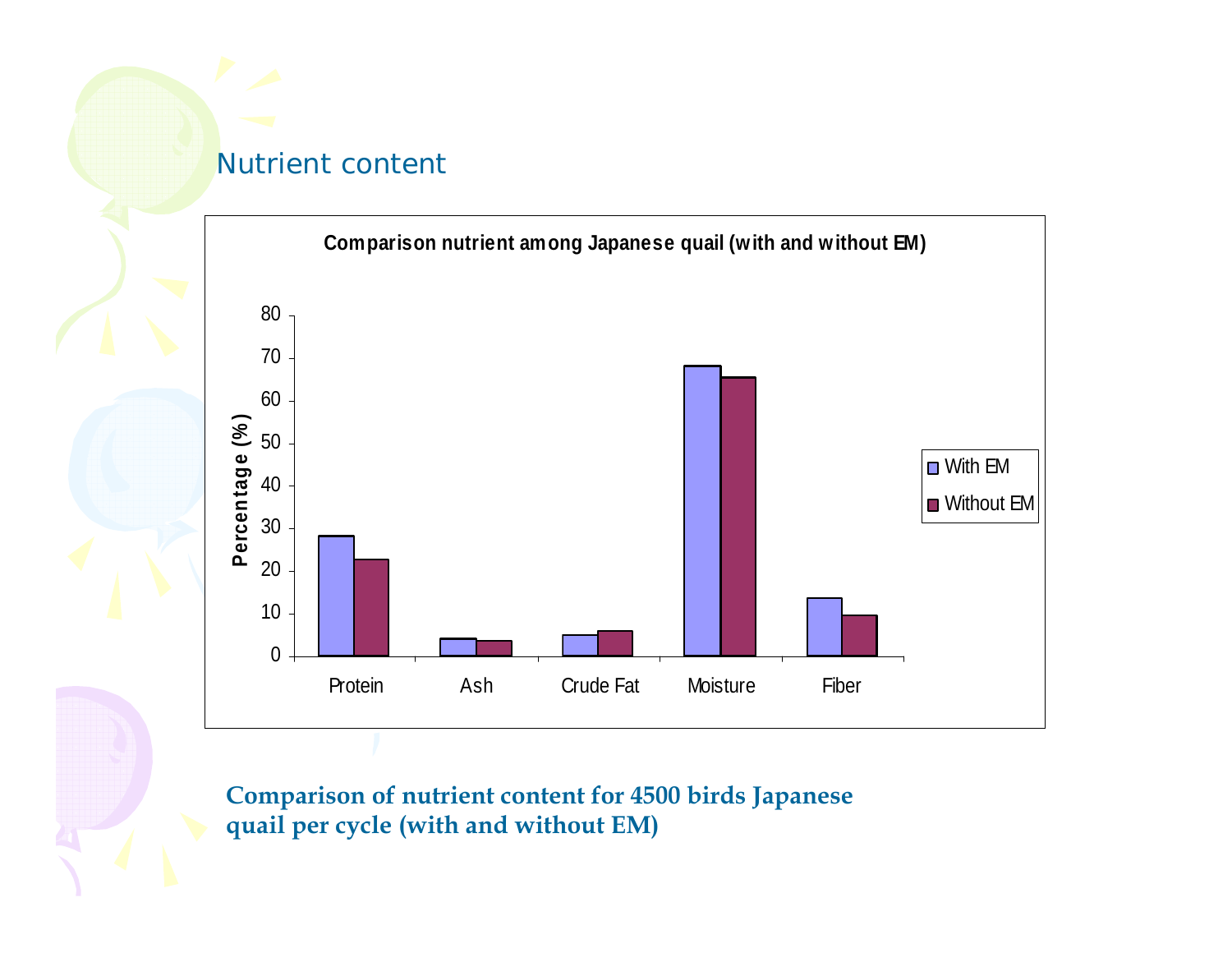|                   | With EM | Without EM |
|-------------------|---------|------------|
| Crude Protein (%) | 28.32   | 22.5       |
| Moisture(%)       | 68.35   | 65.48      |
| Ash (%)           | 4.06    | 3.52       |
| Fiber $(\%)$      | 13.55   | 9.56       |
| Crude Fat (%)     | 5.03    | 5.8        |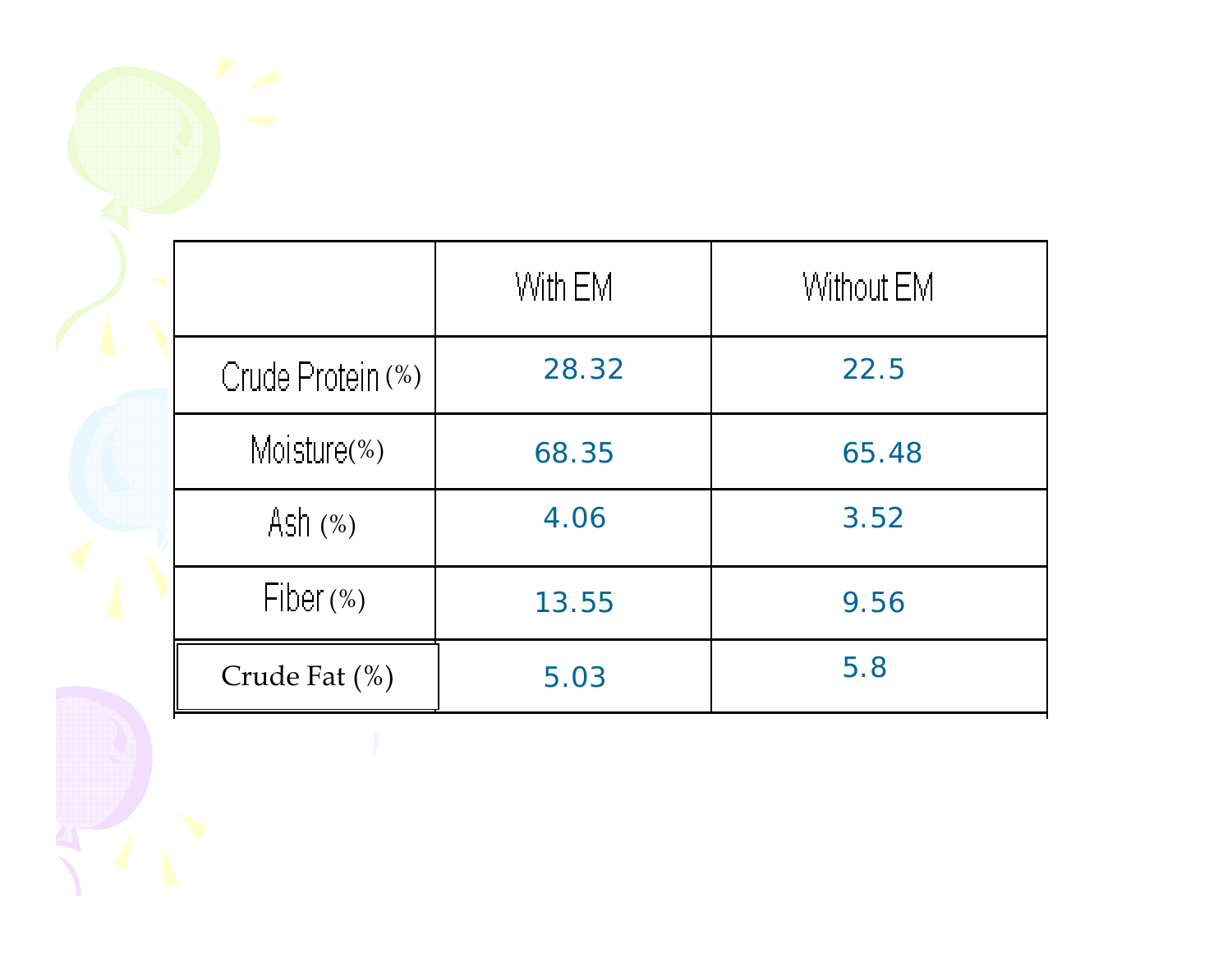## Conclusion

Following the application of EM technology, the mortality rate among the Japanese Quail has been reduced.

The average weight and the nutrient content for the Japanese Quail has also been increased with EM technology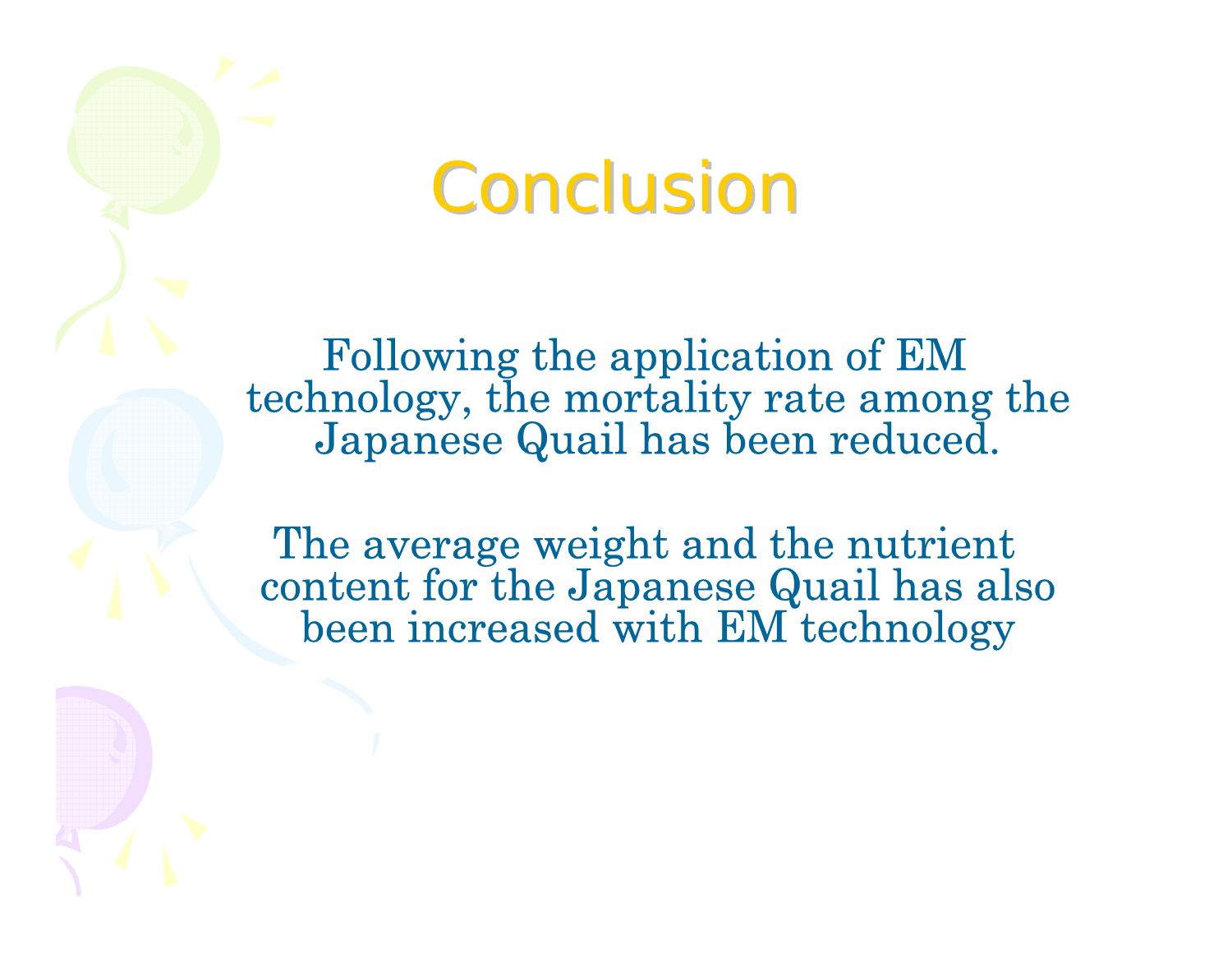## References.

 FutureTech Researcher Group, "The Introduction to EM – Effective Microorganisms, 2006

•

- •Dr Teruo Higa, "An Earth Saving Revolution, Volume I", 2003
- • Higa, T. 1991. "Effective microorganisms: A biotechnology for mankind". P.8-14. Department of Agriculture, Washington, D.C., USA.
- • Panduan Menternak Puyuh Pedaging IKTA", Broiler's Institute of Development, Johor Bahru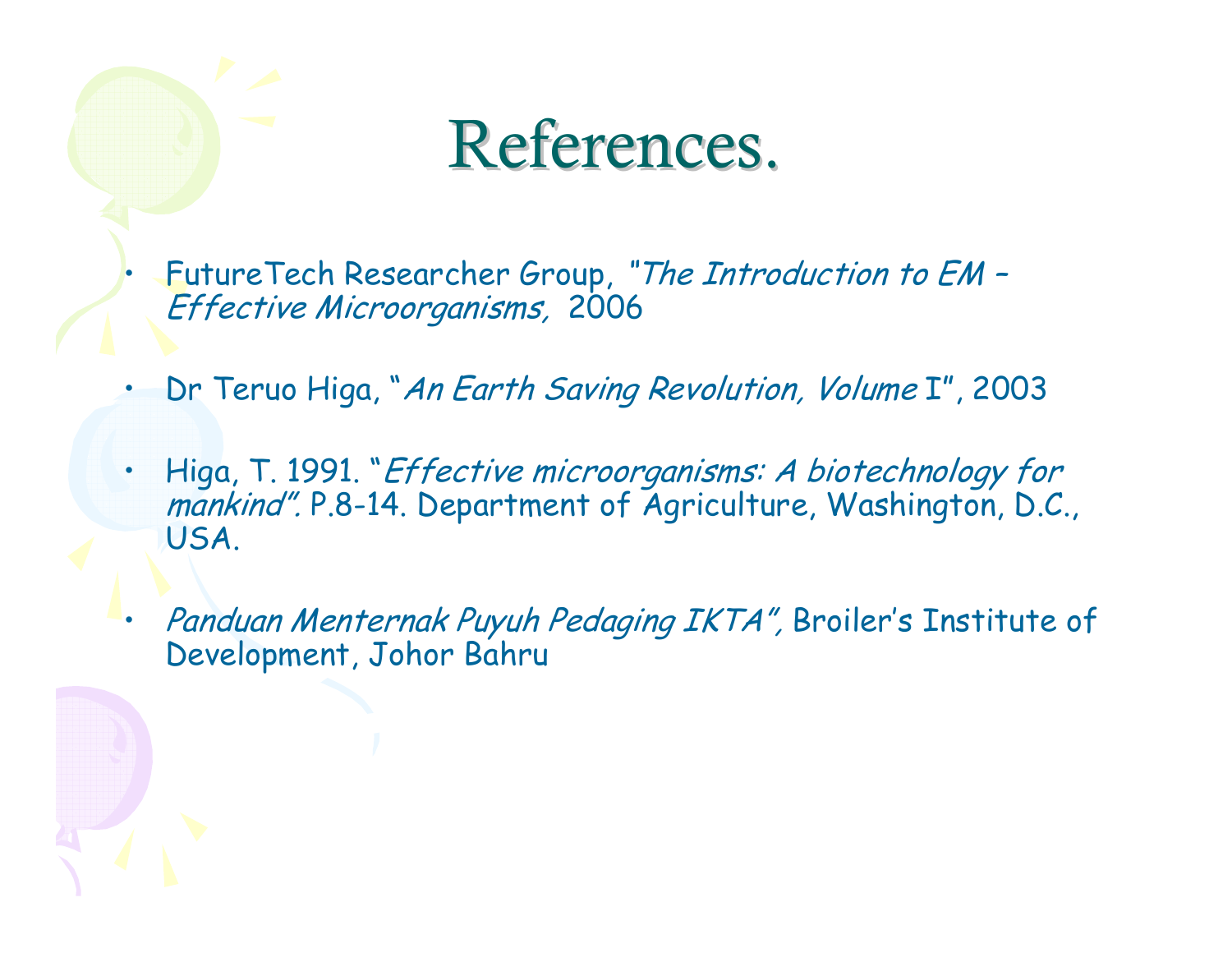## References.

- • Hornick, S.B. 1992. Factors affecting the nutritional quality of crops. Amer. J. Alternative Agric. 7:63-68.
- •Pearson, D (1976). "The Chemical Analysis of Food", 7th Edition, Churchill Livingstone, Edinburgh
- W.J. Li, Y.Zh. Ni and H. Umemura (1992), "Effective Microorganisms for Sustainable Animal Production in China " Beijing Agricultural University, Beljing, China
- S.Chantsavang, P. Piafupoa and O. Triwutanon (1996), "Effect of EM on Growth, Egg Production and waste Characteristic of Japanese Quail.", Department of Animal Science, Kasetsart University, Bangkok, Thailand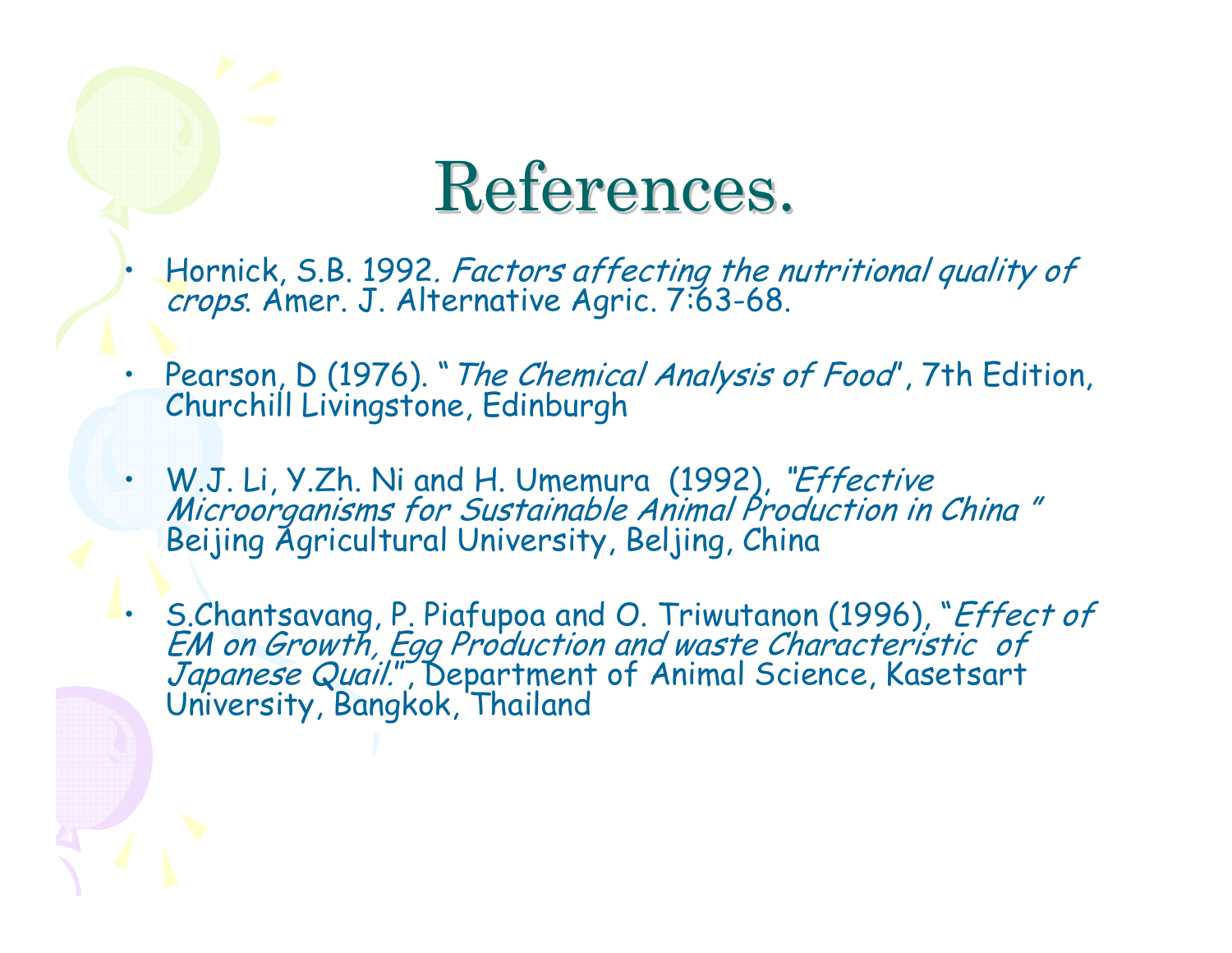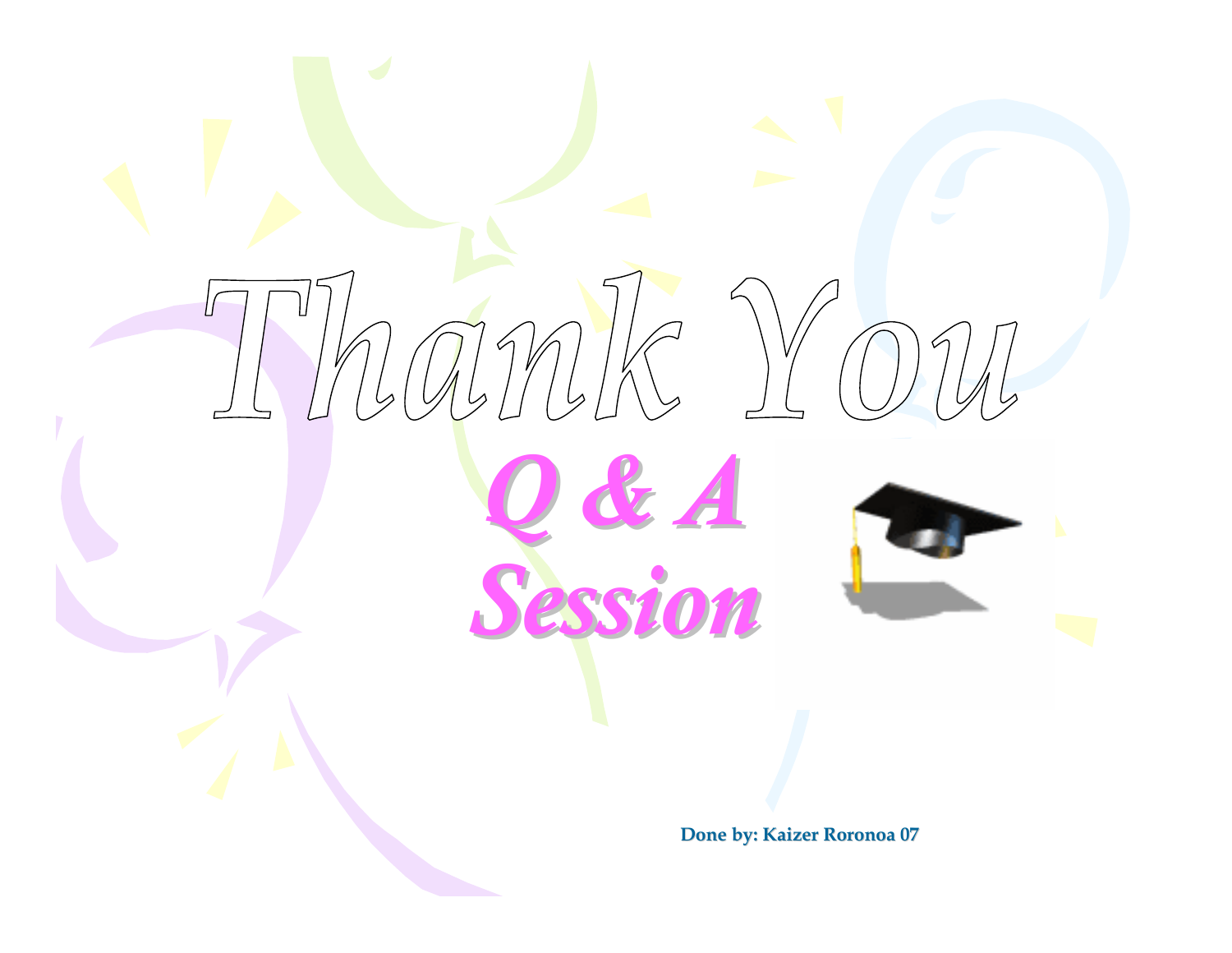## **Effective Microorganism Effective Microorganism**



• Main function : To increase the beneficial microbes either inside the soil or **body**

#### **Also as an alternative to chemicals Also as an alternative to chemicals**

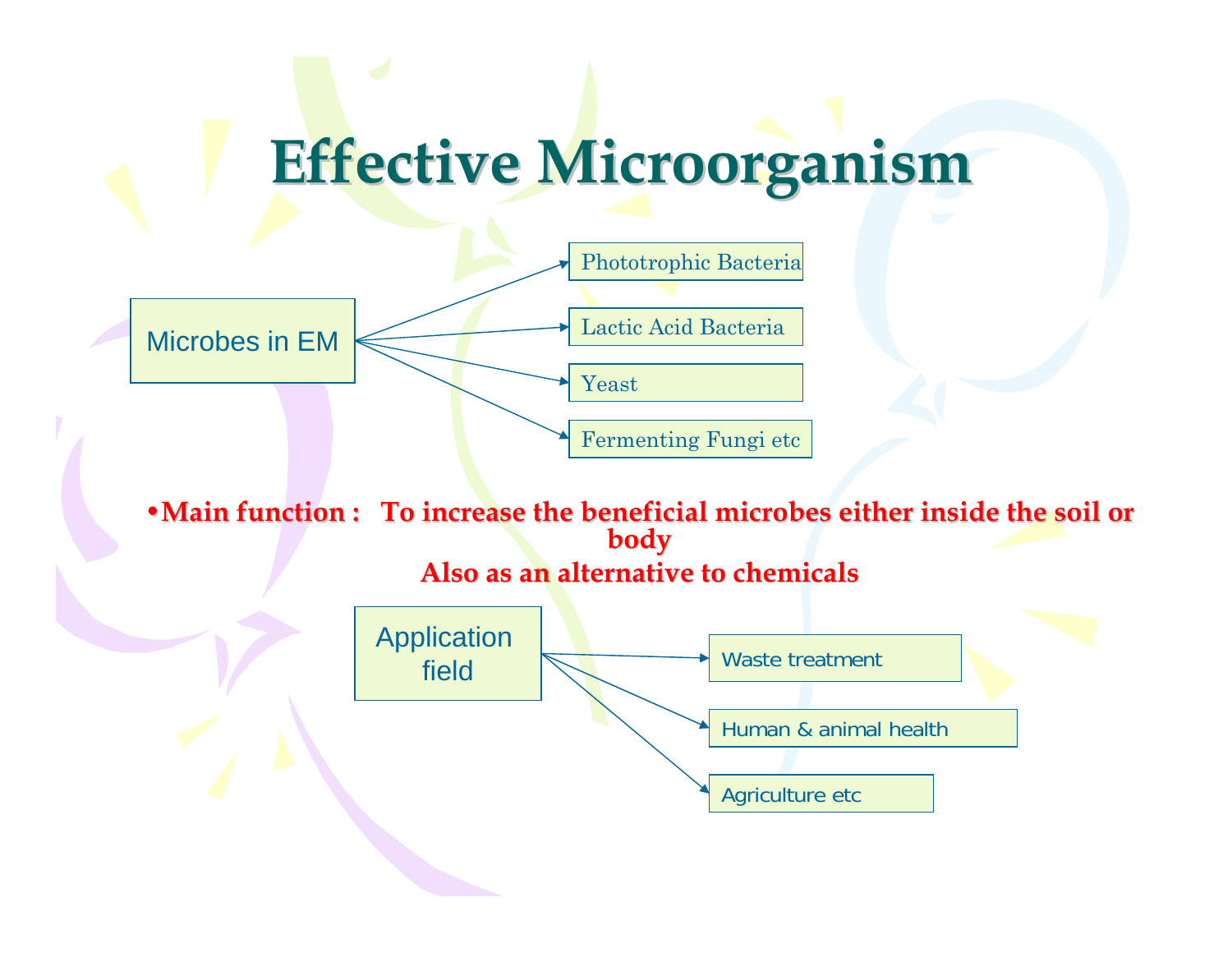# Microbes in EM Microbes in EM

- •Nonharmful
- •Non-genetically-modified (non-GMO)
- •Not a fertilizer
- •Not a medicine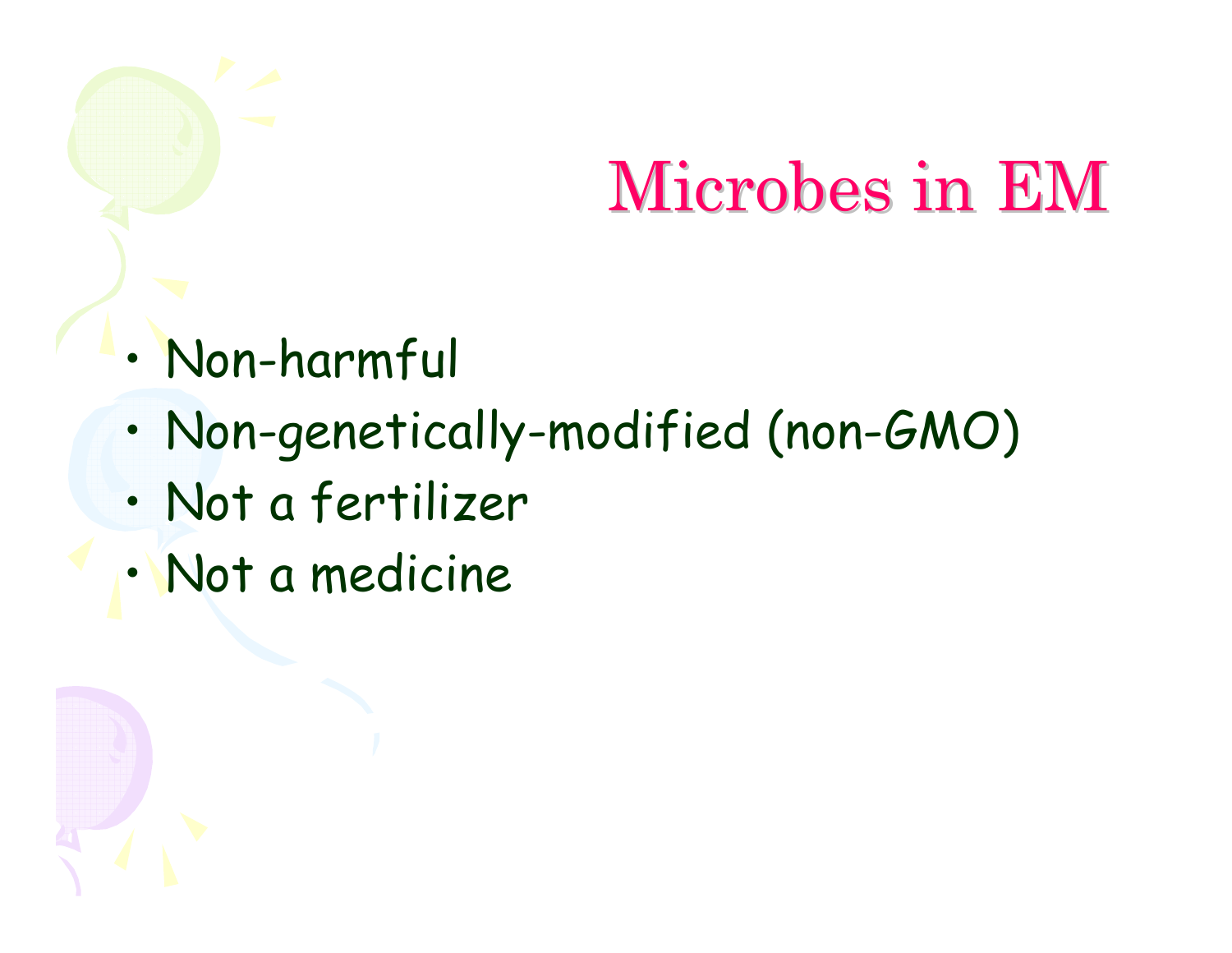## EM



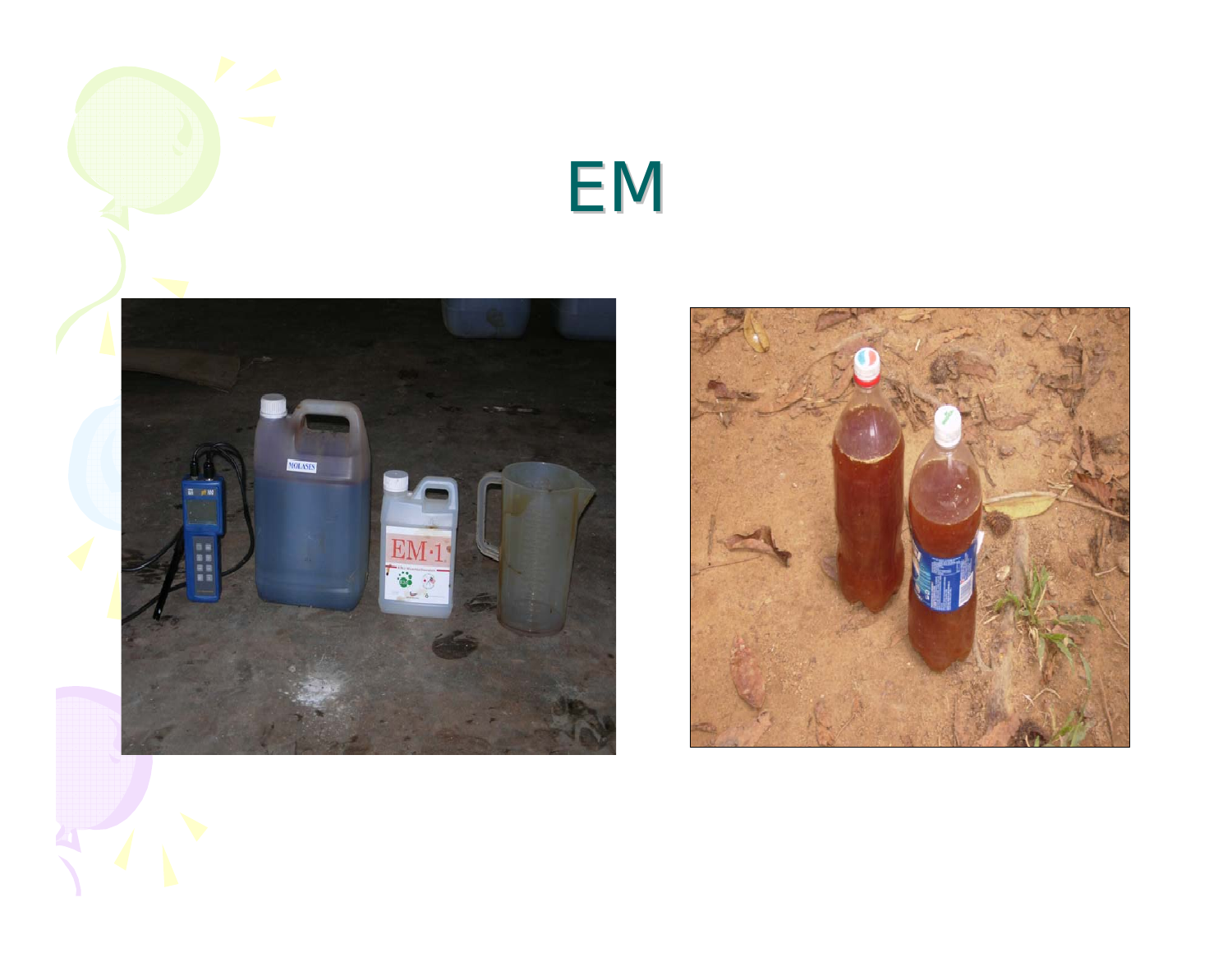## Japanese Quail Japanese Quail

- •• Scientific Name = Coturnix Japonica
- • In a group of bird which including chicken, duck, goose and other type of birds
- •One of the smallest type in birds' family
- •Have 35 days for its life cycle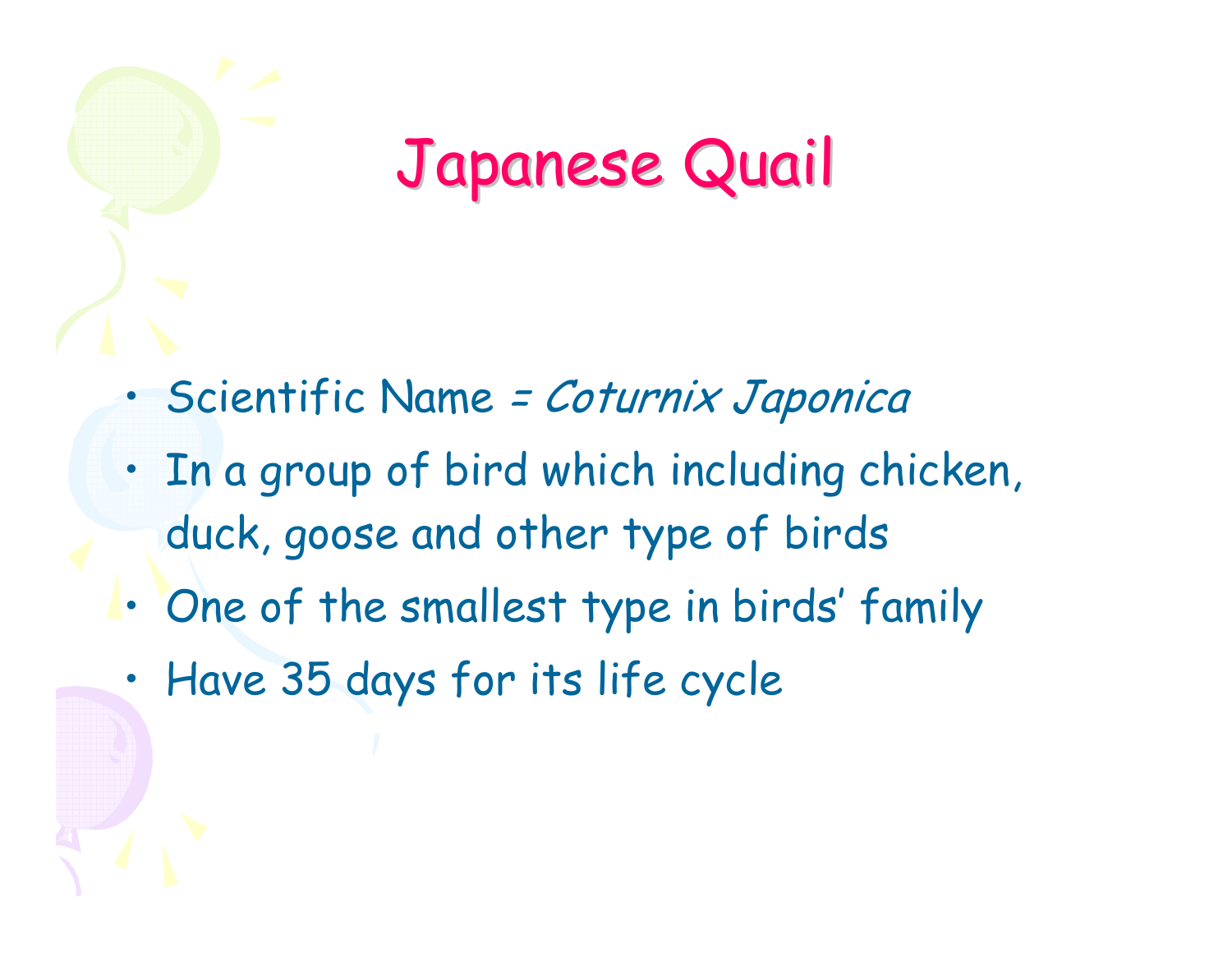# Medium of research

- •Japanese Quail
- *WHY:* 
	- $\mathcal{L}_{\mathcal{A}}$ *Have a market potential*
	- $\mathcal{L}_{\mathcal{A}}$ *Give more option*
	- *Increase the quality of food industry*
	- –*Can generate more income*
	- $\mathcal{L}_{\mathcal{A}}$ *The guardianship is simple*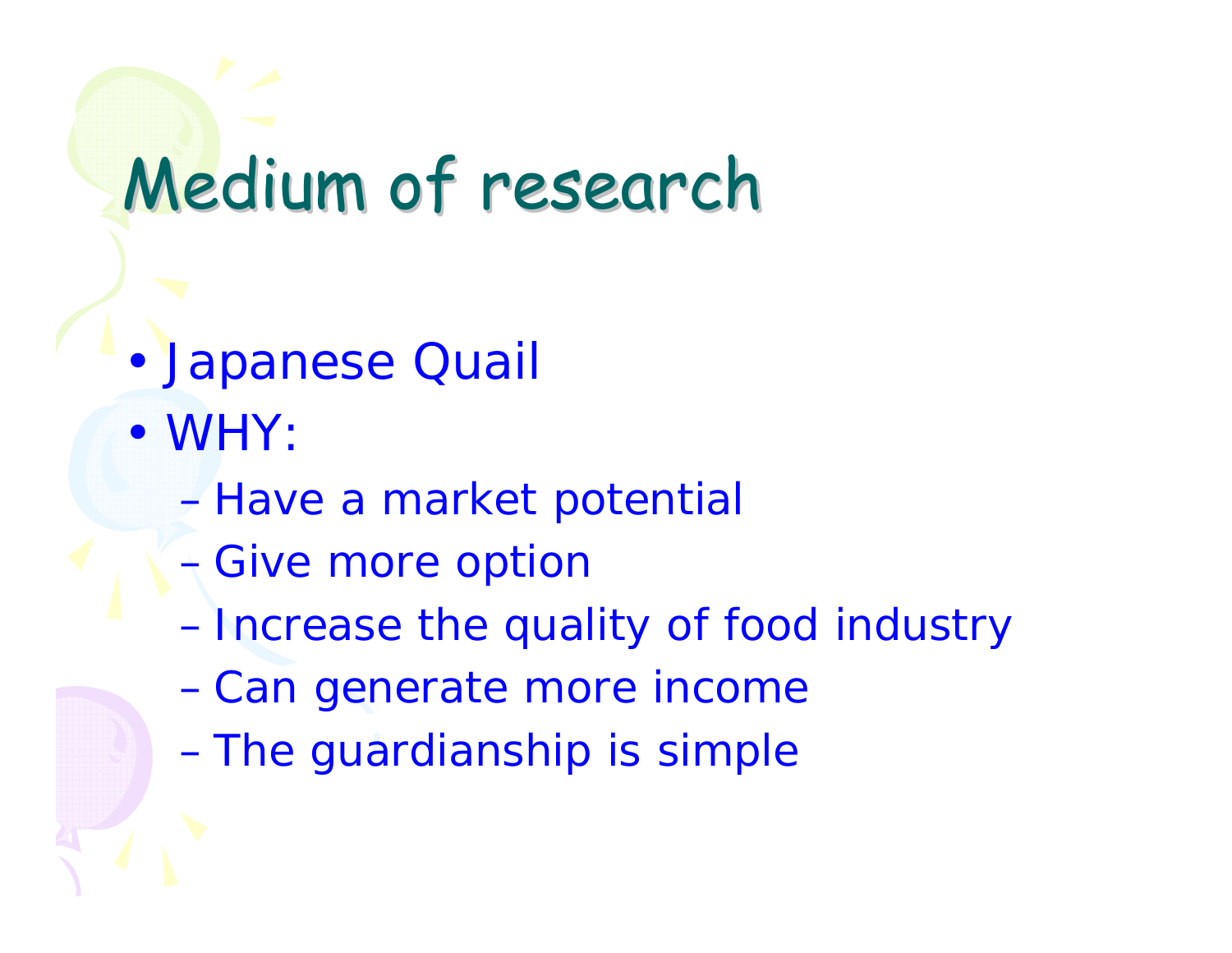|                         | <b>Chicken</b> | <b>Duck</b> | <b>Beef</b> | <b>Quail</b> |
|-------------------------|----------------|-------------|-------------|--------------|
| <b>Protein</b> $(\% )$  | 28.9           | 27.6        | 29.9        | 22.5         |
| Fat (gram)              | 7.41           | 39.0        | 9.28        | 5.8          |
| <b>Calorie</b> (kcal)   | <b>190</b>     | 404         | 211         | 145          |
| Ash (gram)              | 1.8            | 1.14        | Not given   | 3.52         |
| Iron (mg)               | 1.2            | Not given   | 3.0         | 4.4          |
| <b>Cholesterol</b> (mg) | 89             | 76          | 86          | 72           |
| <b>Minerals</b> $(\% )$ | 14.5           | 5.36        | 13.75       | <b>18.6</b>  |

Source: Jabatan Perkhidmatan Haiwan Perak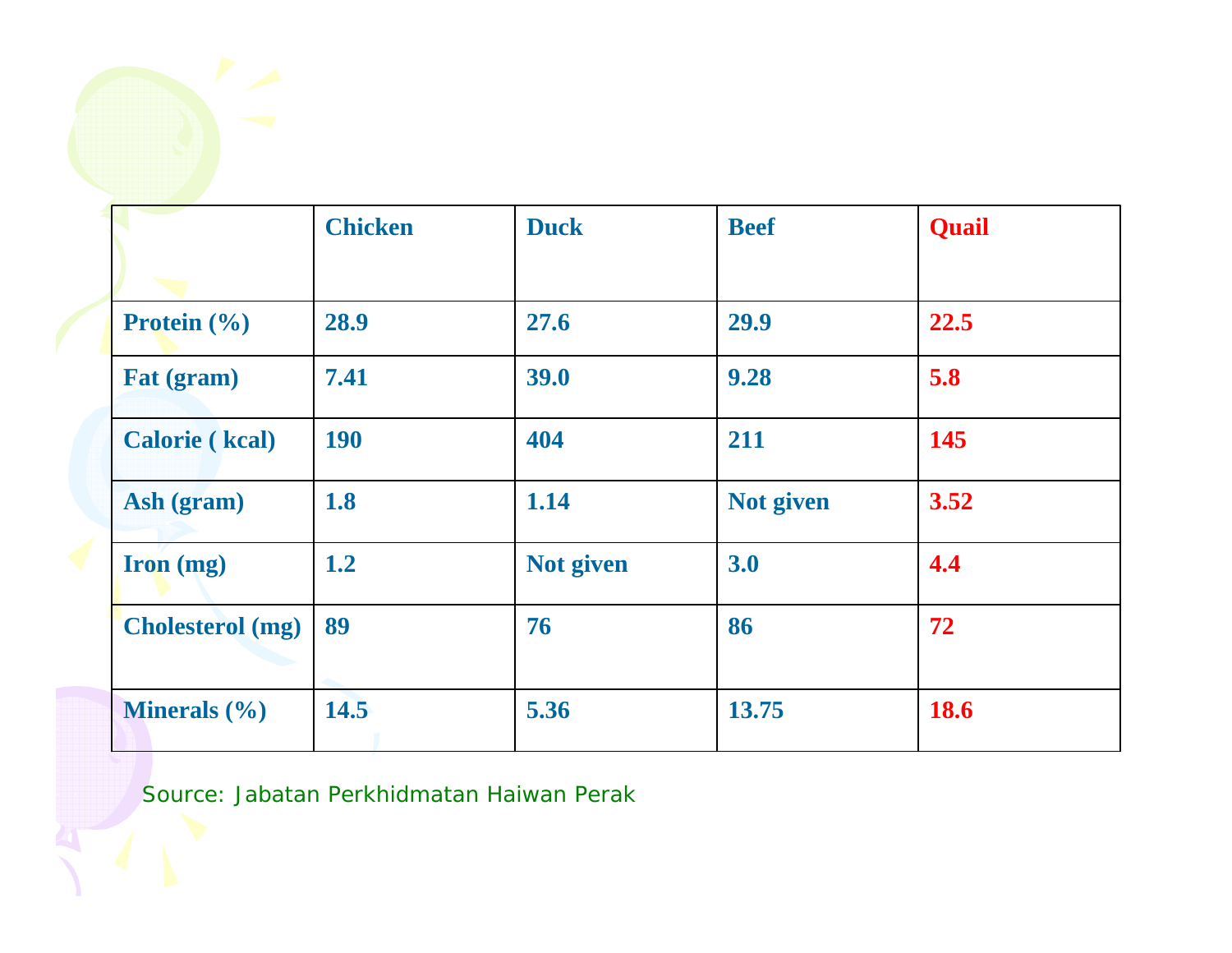# Japanese Quail





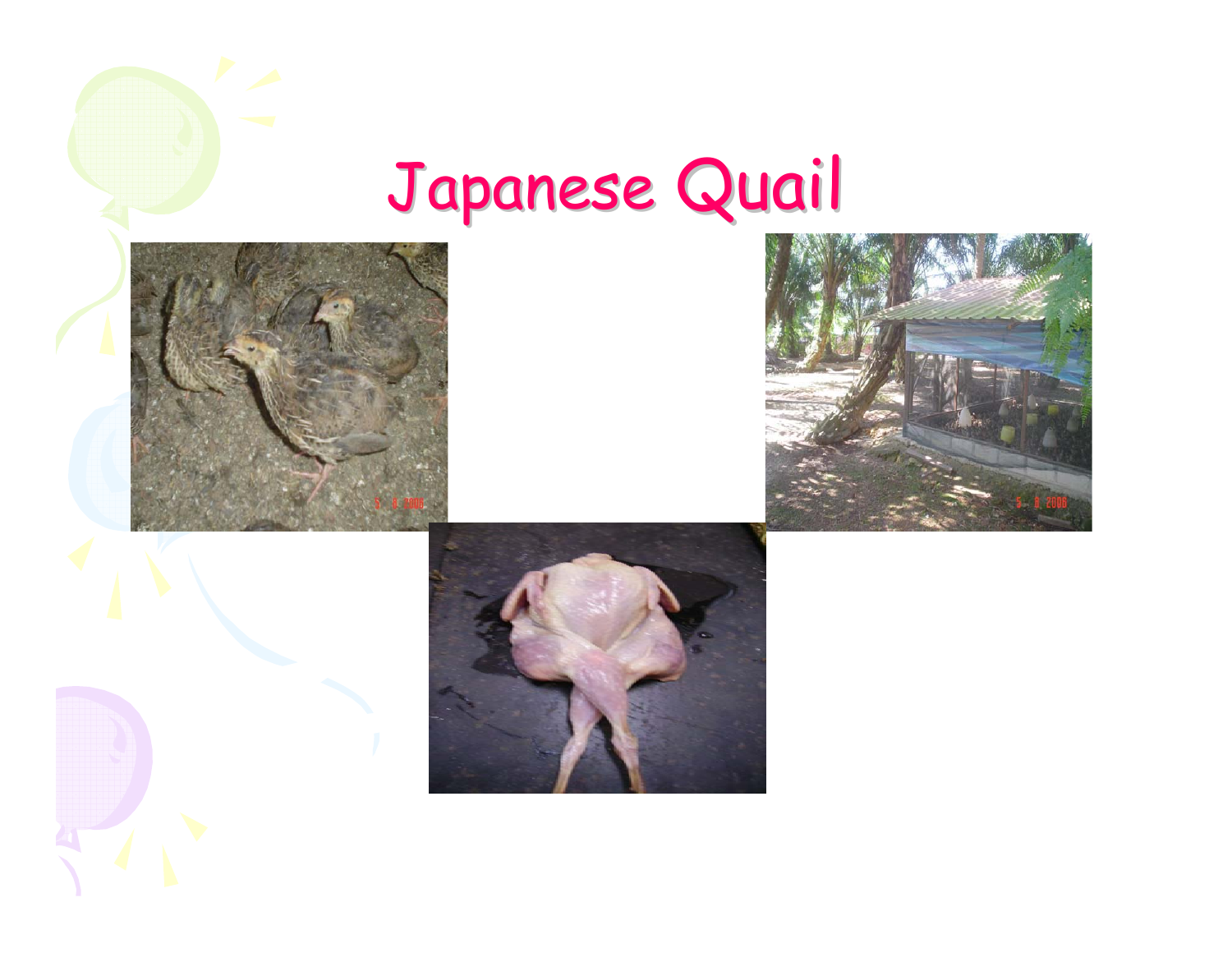## **Moisture Content Moisture Content**

- Moisture,  $\%$  =  $M1 M2 x 100$ </u> M1
- Where:
- M1= mass g before dried;
- M2= mass in g after dried 7 hours.
- Equipment Equipment : Oven at 105<sup>°</sup>C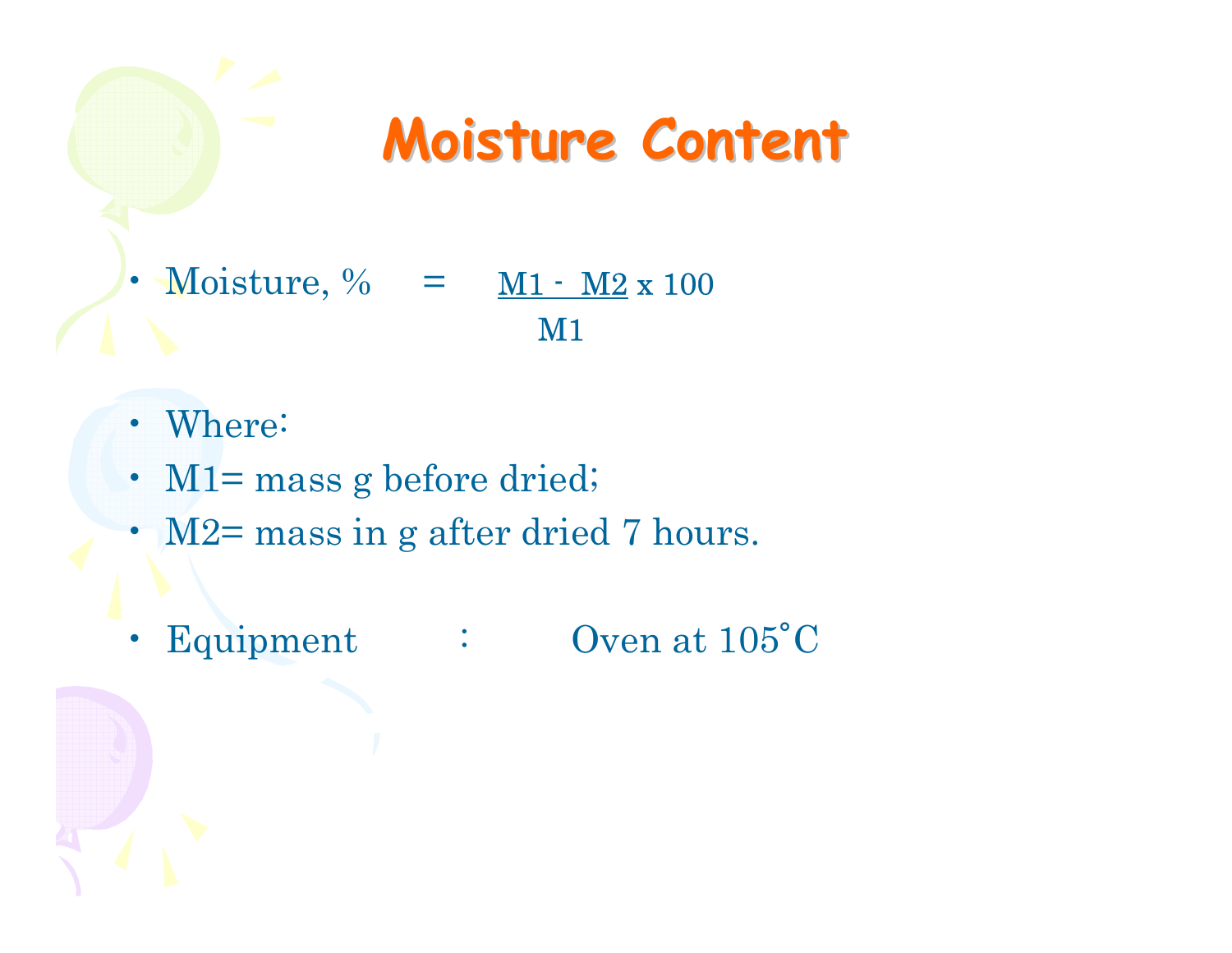## **Ash Content Ash Content**

Ash, % A1 - A2 x 100 S

Where Weight ash, g + crucible, g (after 12-18 hours ignition) : A1 Weight crucible, q : A2 Weight sample, g  $\hspace{1.6cm}$  : S

Equipment : Furnace at  $550^{\circ}$ C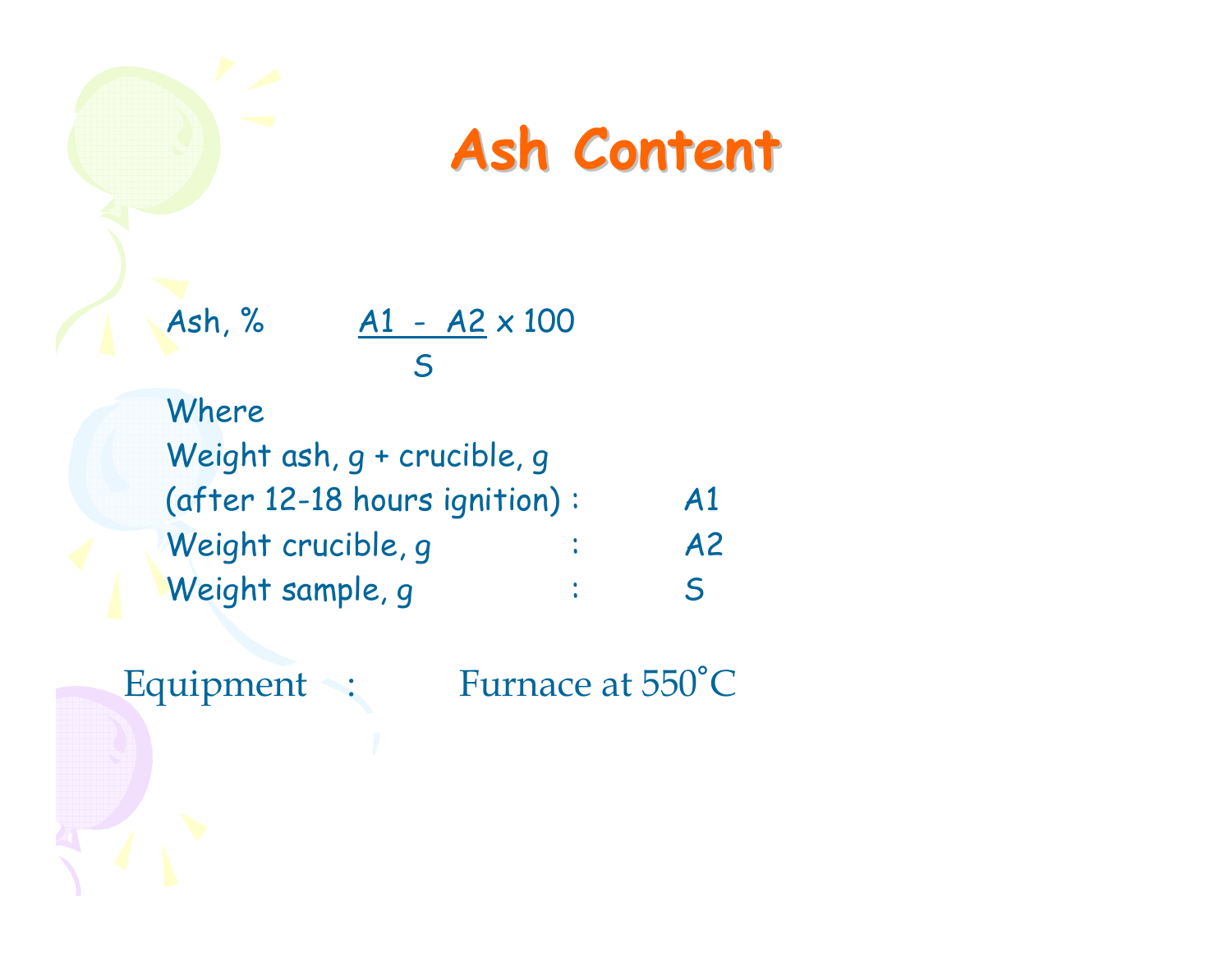## Protein and total nitrogen

Original weight sample : W H2SO4 volume is use for titration H3BO3 : Is H2SO4 volume is use for blank titration H2SO4 Concentration (N) The Research of the N

$$
\begin{array}{c}\n\cdot 15 \\
\cdot 15\n\end{array}
$$

% Nitrogen =  $(Is - Ib) \times N \times 1.4$ W

% Protein = % nitrogen x Protein factor for sample (6.25)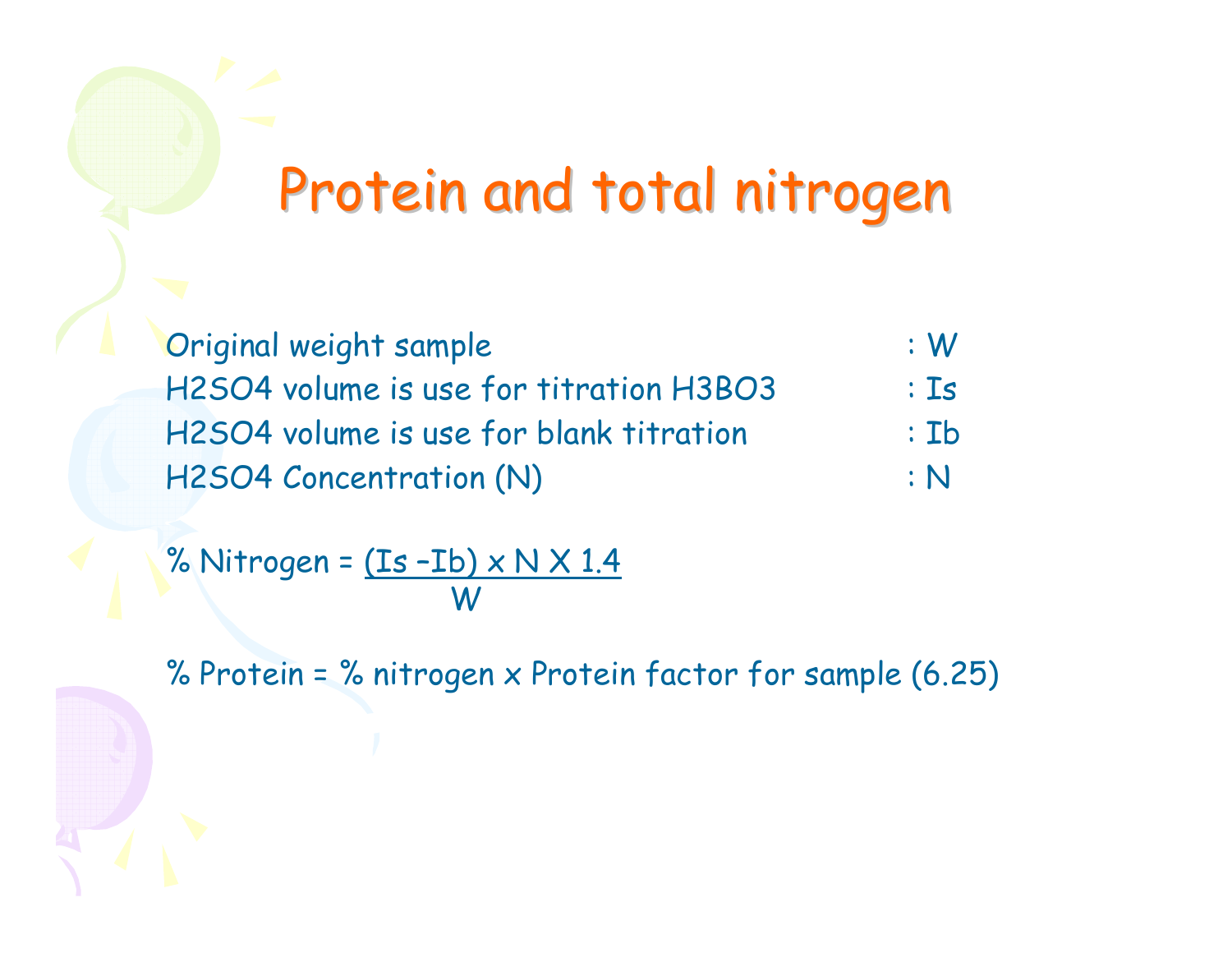## Total Fiber

% Total fiber = 
$$
\frac{(S-K)-A}{W} \times 100
$$

Where

Weight sample before dried, g : W Weight of filter, g  $\cdot$   $\cdot$  K Weight of crucible, g - weight of filter, g + dried sample weight, g : S Weight of crucible + ash content,  $q: A$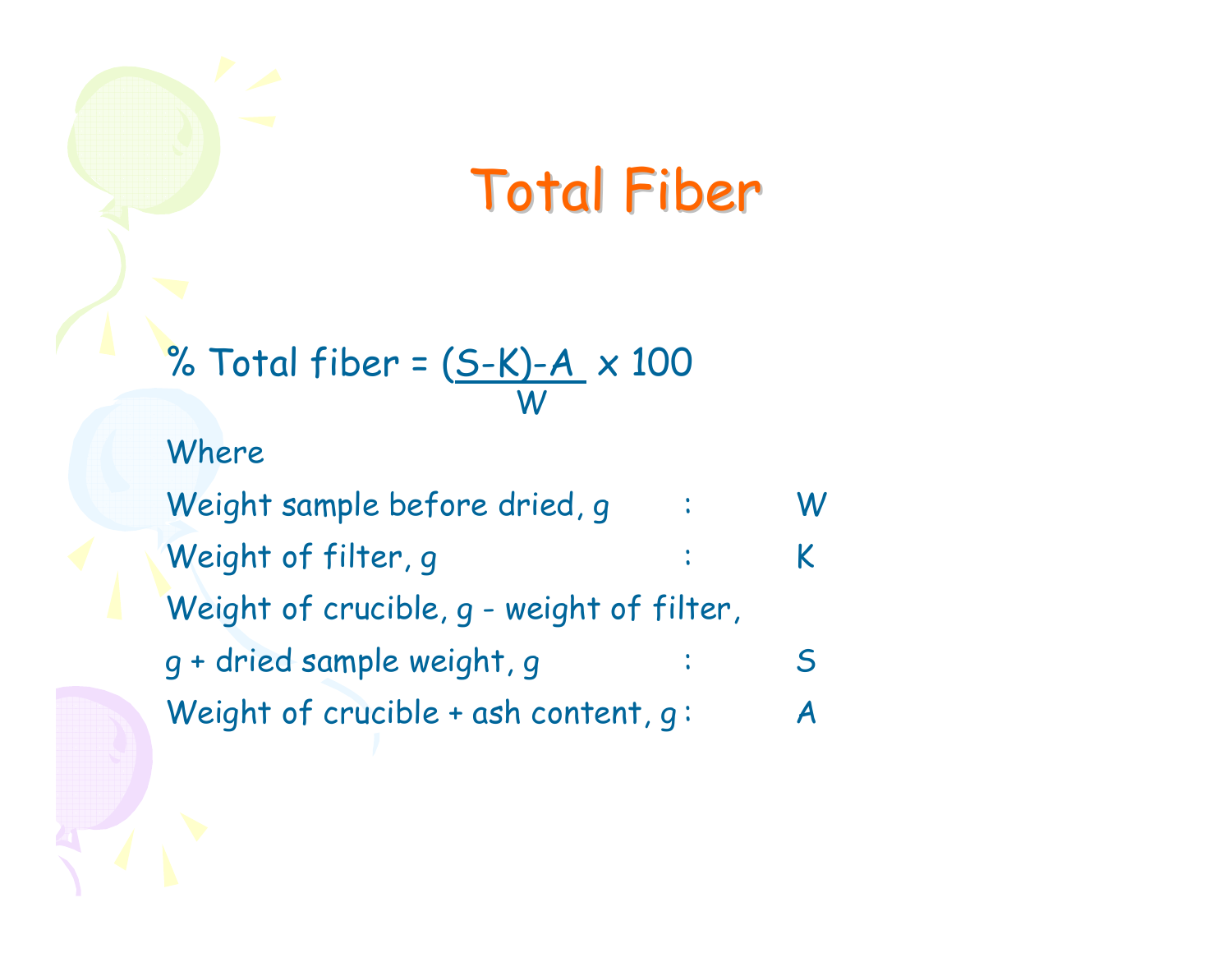## **Fat Content**

Thimble weight =TThimble + sample weight =WWeight of flask + porous chips =F Weight of flask + porous chips + extracted oil  $=$  $\bf Q$ Weight of extracted oil =Q – F

Percentage of crude oil in sample (%) =M / W x 100

=

M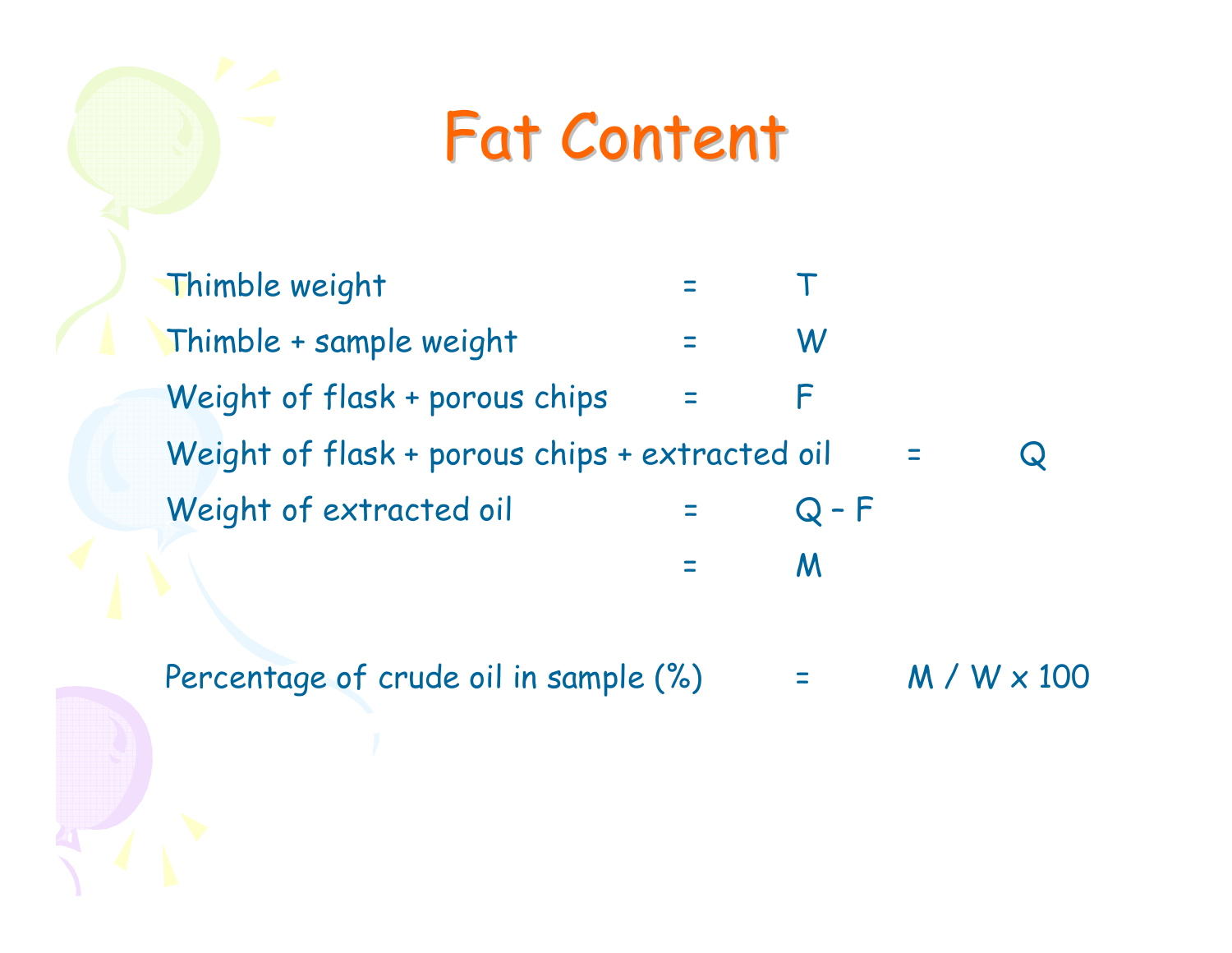### **Moisture Content Moisture Content**

$$
ext{Moisture, %} = \frac{M1 - M2 \times 100}{M1}
$$

#### **Ash Content**

•

• Ash,  $\%$  A1 - A2 x 100 S

#### **Protein and total nitrogen** •% Nitrogen =  $(Is - Ib) \times N X 1.4$

W

% Protein = % nitrogen x Protein factor for sample  $(6.25)$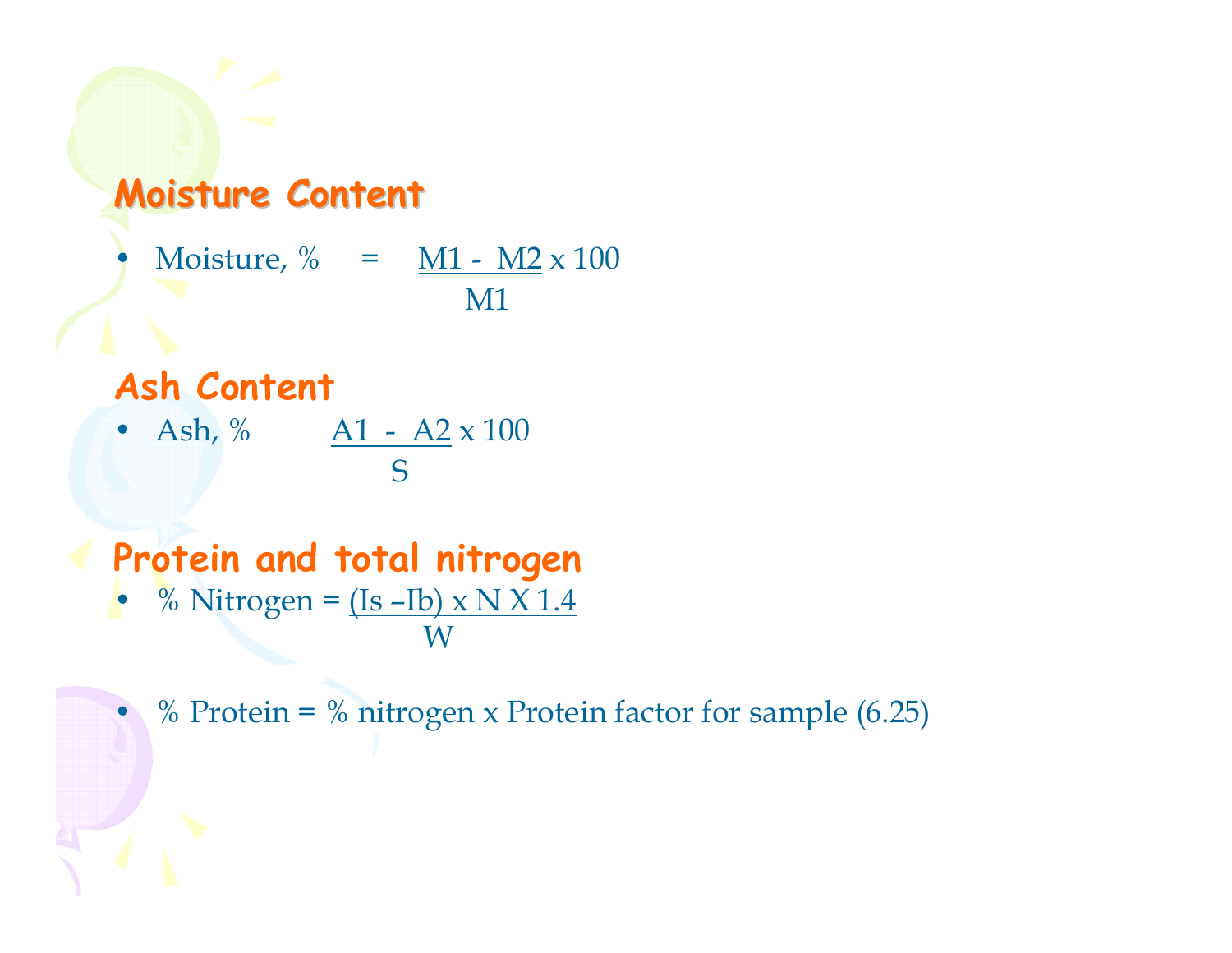### **Total Fiber Total Fiber**

### •  $\%$  Total fiber =  $(S-K)-A \times 100$  ${\rm W}$

### **Fat Content**

• Crude oil in sample  $(\%)$  = M / W x 100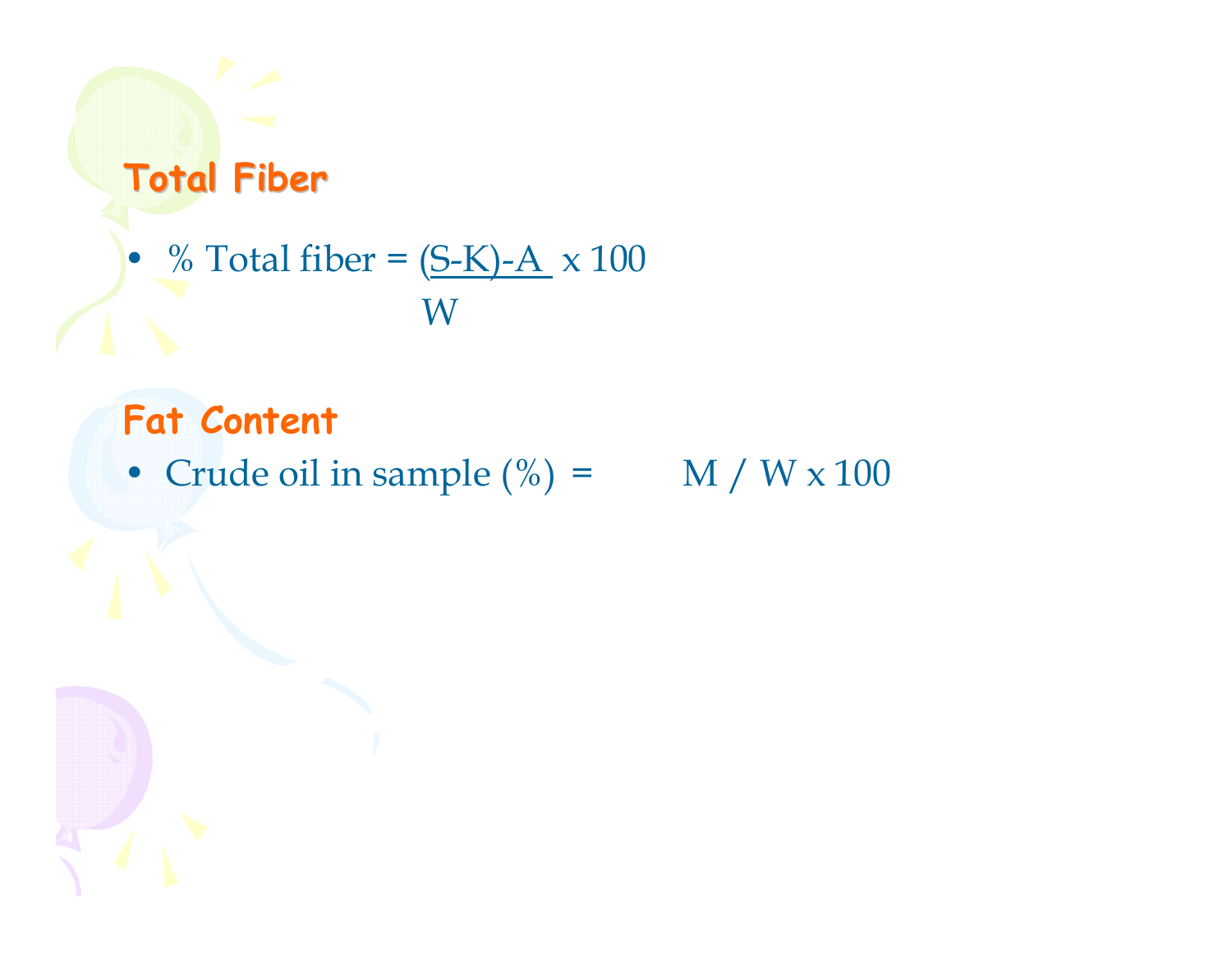| 1st intake     |                  | 2nd intake       | 3rd intake       |  |
|----------------|------------------|------------------|------------------|--|
| <b>Week</b>    | <b>Mortality</b> | <b>Mortality</b> | <b>Mortality</b> |  |
| 1              | 375              | 360              | 386              |  |
| $\overline{2}$ | 162              | 164              | 167              |  |
| 3              | 86               | 102              | 98               |  |
| 4              | 25               | 27               | 24               |  |
| <b>Total</b>   | 648              | 653              | 655              |  |

|      | 1st intake          | 2nd intake          | 3rd intake          |
|------|---------------------|---------------------|---------------------|
| Week | Average Weight (kg) | Average Weight (kg) | Average Weight (kg) |
| 1    | 0.09                | 0.09                | 0.08                |
| 2    | 0.14                | 0.13                | 0.12                |
| 3    | 0.21                | 0.19                | 0.19                |
| 4    | 0.25                | 0.23                | 0.23                |